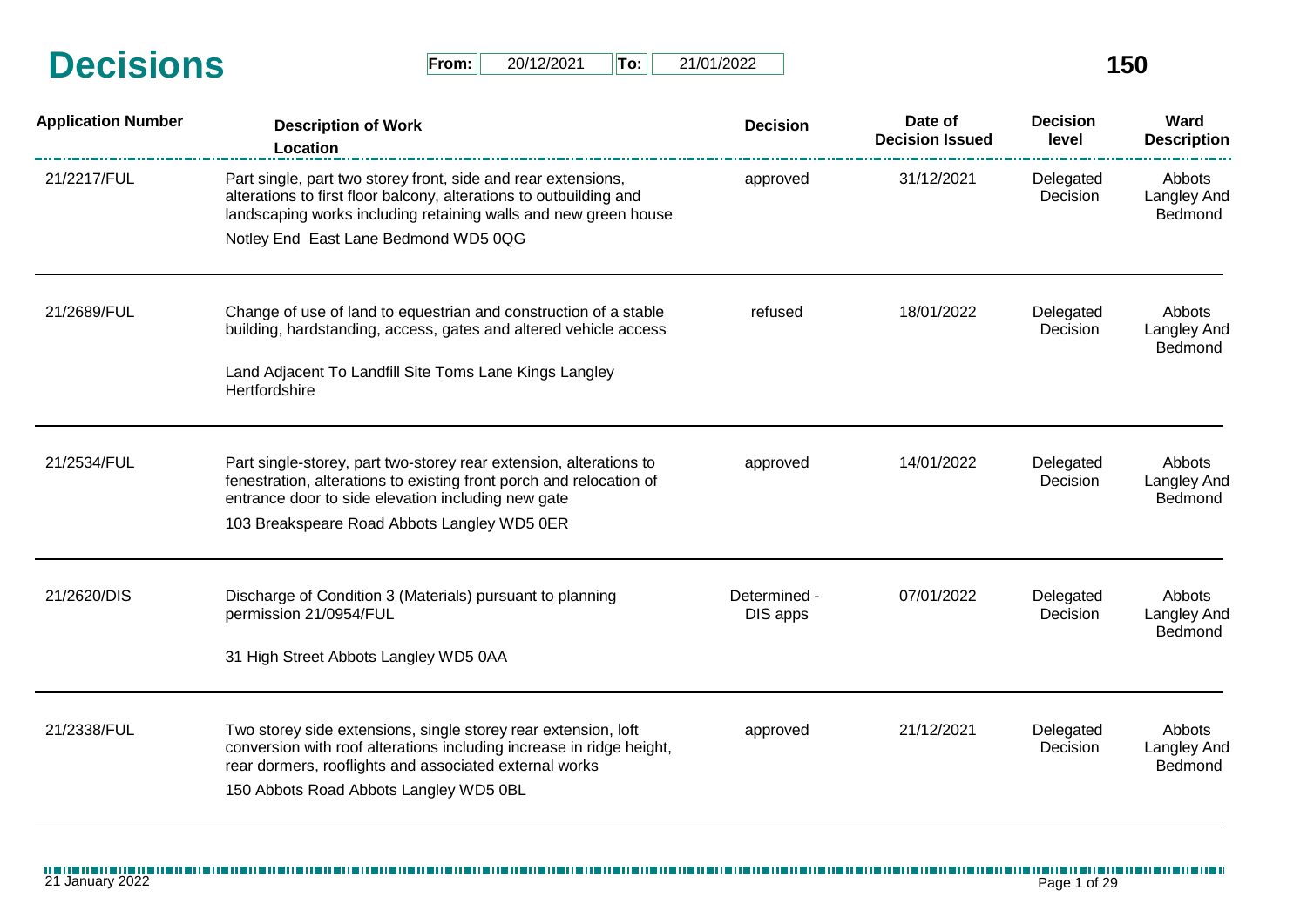| <b>Application Number</b> | <b>Description of Work</b><br>Location                                                                                                                                                                                                                                  | <b>Decision</b>                              | Date of<br><b>Decision Issued</b> | <b>Decision</b><br>level | Ward<br><b>Description</b> |
|---------------------------|-------------------------------------------------------------------------------------------------------------------------------------------------------------------------------------------------------------------------------------------------------------------------|----------------------------------------------|-----------------------------------|--------------------------|----------------------------|
| 22/0003/FUL               | Two storey side extension                                                                                                                                                                                                                                               | Application<br>cancelled due<br>to error etc | 17/01/2022                        | Application<br>returned  | Carpenders<br>Park         |
|                           | 8 Leven Close South Oxhey WD19 6XF                                                                                                                                                                                                                                      |                                              |                                   |                          |                            |
| 21/2554/FUL               | Conversion of garage into habitable accommodation; first floor<br>front infill extension; front porch; loft conversion including<br>rooflights, increase in ridge height, construction of side gables;<br>single-storey side extension and single-storey rear extension | withdrawn                                    | 24/12/2021                        | Withdrawn                | Carpenders<br>Park         |
|                           | 1 Wellington Close Carpenders Park WD19 5BF                                                                                                                                                                                                                             |                                              |                                   |                          |                            |
| 21/2646/CLPD              | Certificate of Lawfulness Proposed Development: Removal of<br>roof of rear extension, loft conversion including hip to gable<br>extension, rear dormer and front rooflights                                                                                             | approved                                     | 12/01/2022                        | Delegated<br>Decision    | Carpenders<br>Park         |
|                           | 167 Harrow Way Carpenders Park WD19 5EP                                                                                                                                                                                                                                 |                                              |                                   |                          |                            |
| 21/2659/PDE               | Prior Approval: Single storey rear extension (depth 6.00 metres,<br>maximum height 2.7 metres, maximum eaves height 2.7 metres)                                                                                                                                         | no objection                                 | 23/12/2021                        | Delegated<br>Decision    | Carpenders<br>Park         |
|                           | 167 Harrow Way Carpenders Park Watford Hertfordshire WD19<br>5EP                                                                                                                                                                                                        |                                              |                                   |                          |                            |
| 21/2455/FUL               | Construction of garage with associated landscaping alterations                                                                                                                                                                                                          | approved                                     | 07/01/2022                        | Delegated                | Chorleywood                |
|                           |                                                                                                                                                                                                                                                                         |                                              |                                   | Decision                 | North And<br>Sarratt       |
|                           | 108 Valley Road Rickmansworth WD3 4BH                                                                                                                                                                                                                                   |                                              |                                   |                          |                            |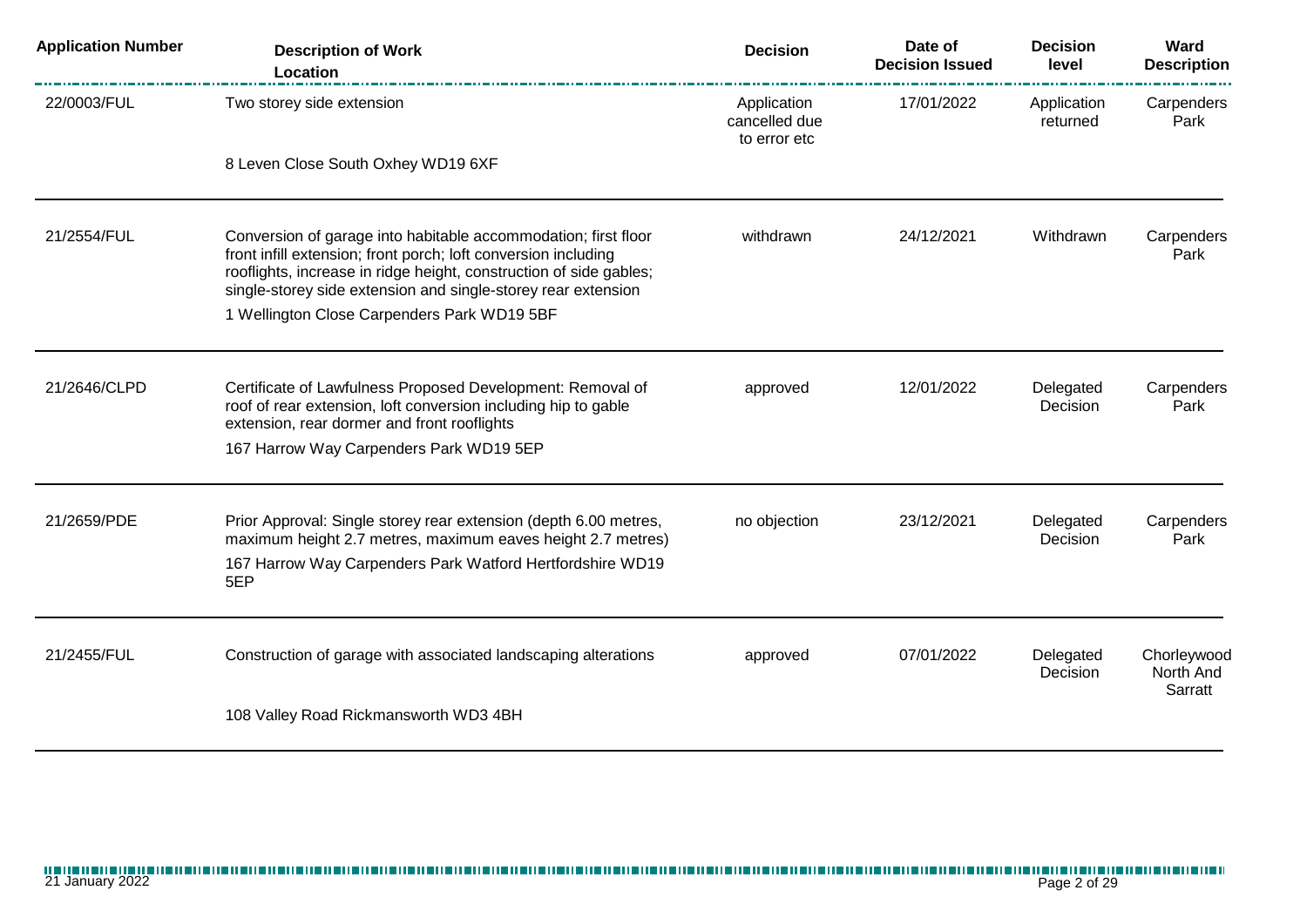| <b>Application Number</b> | <b>Description of Work</b><br>Location                                                                                                                                                                                        | <b>Decision</b> | Date of<br><b>Decision Issued</b> | <b>Decision</b><br>level | Ward<br><b>Description</b>          |
|---------------------------|-------------------------------------------------------------------------------------------------------------------------------------------------------------------------------------------------------------------------------|-----------------|-----------------------------------|--------------------------|-------------------------------------|
| 21/2755/NMA               | Non Material Amendment to planning permission 21/1910/FUL:<br>Increase in depth of part single, part two storey side and rear<br>extensions                                                                                   | withdrawn       | 24/12/2021                        | Withdrawn                | Chorleywood<br>North And<br>Sarratt |
|                           | Lightwoods Troutstream Way Loudwater Rickmansworth WD3<br>4LQ                                                                                                                                                                 |                 |                                   |                          |                                     |
| 21/1811/FUL               | Change of use of land from agricultural grazing to sports playing<br>field including earthworks to create a single level gradient to<br>accommodate two football pitches and athletics track                                  | withdrawn       | 06/01/2022                        | Withdrawn                | Chorleywood<br>North And<br>Sarratt |
|                           | St Clement Danes School Chenies Road Chorleywood WD3 6EW                                                                                                                                                                      |                 |                                   |                          |                                     |
| 21/2492/FUL               | Single storey rear extensions                                                                                                                                                                                                 | refused         | 22/12/2021                        | Delegated<br>Decision    | Chorleywood<br>North And<br>Sarratt |
|                           | Coppers Sarratt Lane Loudwater WD3 4AD                                                                                                                                                                                        |                 |                                   |                          |                                     |
| 21/2679/FUL               | Single storey front infill extension, roof extension including hip to<br>gable alterations, alterations to front elevation to form new front<br>gable, insertion of rear dormer and insertion of first floor flank<br>windows | approved        | 18/01/2022                        | Delegated<br>Decision    | Chorleywood<br>North And<br>Sarratt |
|                           | Wood View 11 Greenbury Close Chorleywood WD3 5QT                                                                                                                                                                              |                 |                                   |                          |                                     |
| 21/1986/FUL               | Construction of detached garage to side of dwelling                                                                                                                                                                           | approved        | 07/01/2022                        | Delegated<br>Decision    | Chorleywood<br>North And<br>Sarratt |
|                           | 8 Armitage Close Loudwater WD3 4HL                                                                                                                                                                                            |                 |                                   |                          |                                     |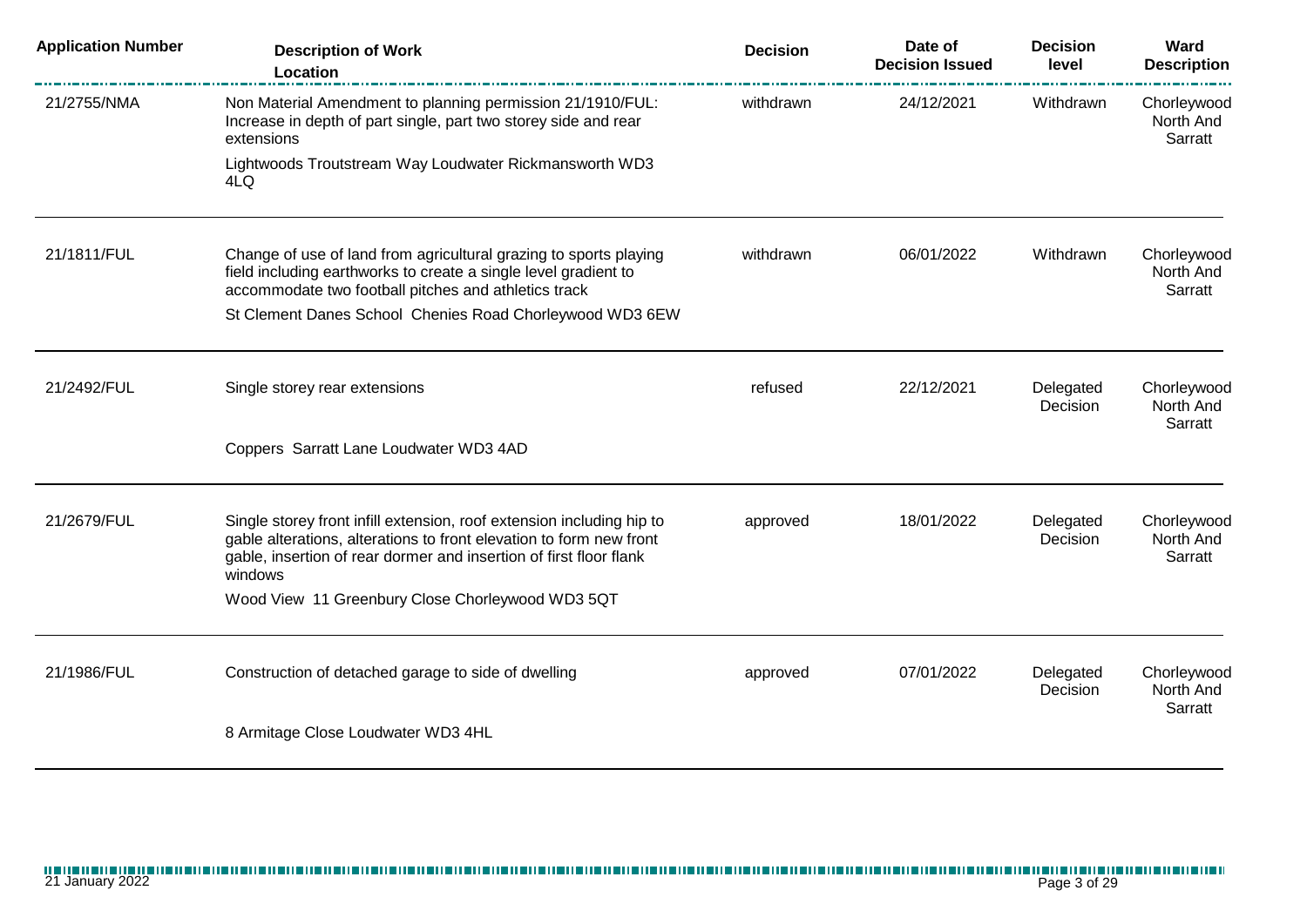| <b>Application Number</b> | <b>Description of Work</b><br>Location                                                                                                                                                                                                               | <b>Decision</b>                                     | Date of<br><b>Decision Issued</b>   | <b>Decision</b><br>level | Ward<br><b>Description</b>          |
|---------------------------|------------------------------------------------------------------------------------------------------------------------------------------------------------------------------------------------------------------------------------------------------|-----------------------------------------------------|-------------------------------------|--------------------------|-------------------------------------|
| 21/2184/FUL               | Replacement of ground floor and side crittal windows with double<br>glazed aluminium windows.                                                                                                                                                        | withdrawn                                           | 19/01/2022                          | Withdrawn                | Chorleywood<br>North And<br>Sarratt |
|                           | 1 South Cottage 21 South Cottage Gardens Chorleywood WD3<br>5EF                                                                                                                                                                                      |                                                     |                                     |                          |                                     |
| 21/2917/NAC               | Conversion of Manor House into 8 dwellings, removal of flat roofs<br>to underground passage in rear courtyards, and internal and<br>external alterations including changes to windows and doors -<br>Buckinghamshire Council Reference PL/20/4242/FA | no objection<br>13/01/2022<br>Delegated<br>Decision | Chorleywood<br>North And<br>Sarratt |                          |                                     |
|                           | Newlands Manor Gorelands Lane Chalfont St Giles<br>Buckinghamshire HP8 4AB                                                                                                                                                                           |                                                     |                                     |                          |                                     |
| 21/2570/FUL               | Demolition of existing attached workshop and construction of two<br>story side extension and front porch                                                                                                                                             | approved                                            | 18/01/2022                          | Delegated<br>Decision    | Chorleywood<br>North And<br>Sarratt |
|                           | Appletrees 29 Wyatts Road Chorleywood WD3 5TB                                                                                                                                                                                                        |                                                     |                                     |                          |                                     |
| 21/2572/FUL               | Part demolition of existing ground floor, construction of single<br>storey rear and front extensions, raising of front central projection,<br>loft conversion with rear dormer and rooflights                                                        | approved                                            | 06/01/2022                          | Delegated<br>Decision    | Chorleywood<br>North And<br>Sarratt |
|                           | 81 Valley Road Rickmansworth WD3 4BL                                                                                                                                                                                                                 |                                                     |                                     |                          |                                     |
| 21/2635/PDNT              | Permitted Development Notice Telecommunications: Installation<br>of a 18 metre high monopole, 4 no. equipment cabinets and<br>development works ancillary thereto                                                                                    | refused                                             | 07/01/2022                          | Delegated<br>Decision    | Chorleywood<br>North And<br>Sarratt |
|                           | Bucks Hill Farm Bucks Hill Sarratt WD4 9AP                                                                                                                                                                                                           |                                                     |                                     |                          |                                     |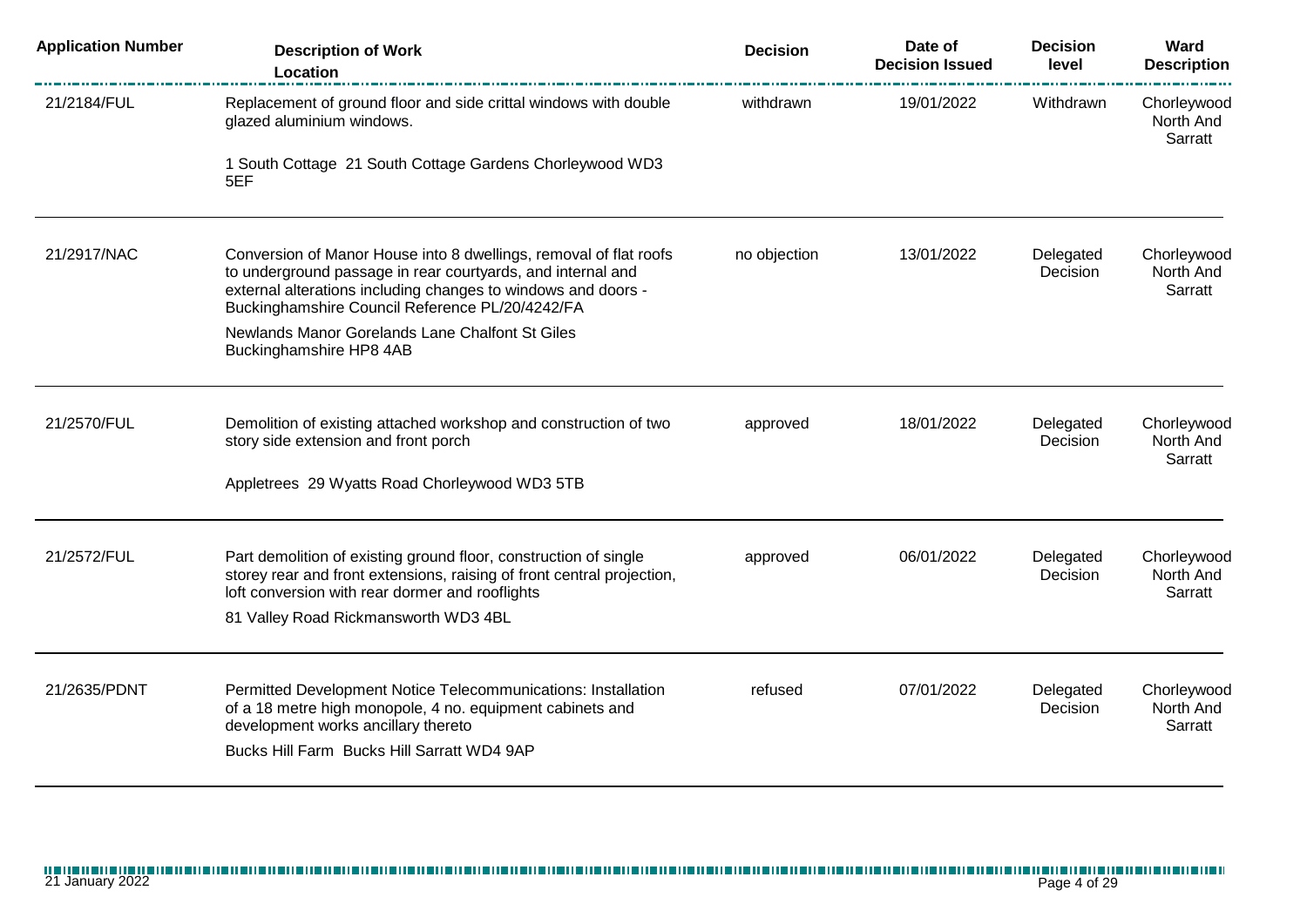| <b>Application Number</b> | <b>Description of Work</b><br>Location                                                                                                                                                                                                                                                                     | <b>Decision</b>                              | Date of<br><b>Decision Issued</b> | <b>Decision</b><br>level | Ward<br><b>Description</b>          |
|---------------------------|------------------------------------------------------------------------------------------------------------------------------------------------------------------------------------------------------------------------------------------------------------------------------------------------------------|----------------------------------------------|-----------------------------------|--------------------------|-------------------------------------|
| 21/2563/FUL               | Demolition of existing garage and construction of detached two<br>storey outbuilding                                                                                                                                                                                                                       | refused                                      | 10/01/2022                        | Delegated<br>Decision    | Chorleywood<br>North And<br>Sarratt |
|                           | Elm Cottage Chess Lane Loudwater Hertfordshire WD3 4HR                                                                                                                                                                                                                                                     |                                              |                                   |                          |                                     |
| 21/2580/FUL               | Erection of detached outbuilding/garden room                                                                                                                                                                                                                                                               | approved                                     | 12/01/2022                        | Delegated<br>Decision    | Chorleywood<br>North And<br>Sarratt |
|                           | The Barn Goldingtons Church Lane Sarratt Hertfordshire WD3<br>6HE                                                                                                                                                                                                                                          |                                              |                                   |                          |                                     |
| 21/2581/LBC               | Listed Building Consent: Construct garden room pavilion located<br>in rear garden                                                                                                                                                                                                                          | withdrawn                                    | 20/12/2021                        | Withdrawn                | Chorleywood<br>North And<br>Sarratt |
|                           | The Barn Goldingtons Church Lane Sarratt Hertfordshire WD3<br>6HE                                                                                                                                                                                                                                          |                                              |                                   |                          |                                     |
| 21/2661/FUL               | Removal of timber balconies and steps, front and rear dormer to<br>side extension roof, replacement doors and windows, roof<br>alterations and painting of external walls                                                                                                                                  | approved                                     | 14/01/2022                        | Delegated<br>Decision    | Chorleywood<br>North And<br>Sarratt |
|                           | Greenacre Troutstream Way Loudwater WD3 4JN                                                                                                                                                                                                                                                                |                                              |                                   |                          |                                     |
| 21/2648/FUL               | To create off street parking to the front of the property. Three<br>cottages already have off street parking. There is a recognised<br>issue with availability of parking on the road, as well as damage to<br>vehicles caused by unsuitable amount of traffic.<br>14 Solesbridge Lane Chorleywood WD3 5SN | Application<br>cancelled due<br>to error etc | 05/01/2022                        | Application<br>returned  | Chorleywood<br>North And<br>Sarratt |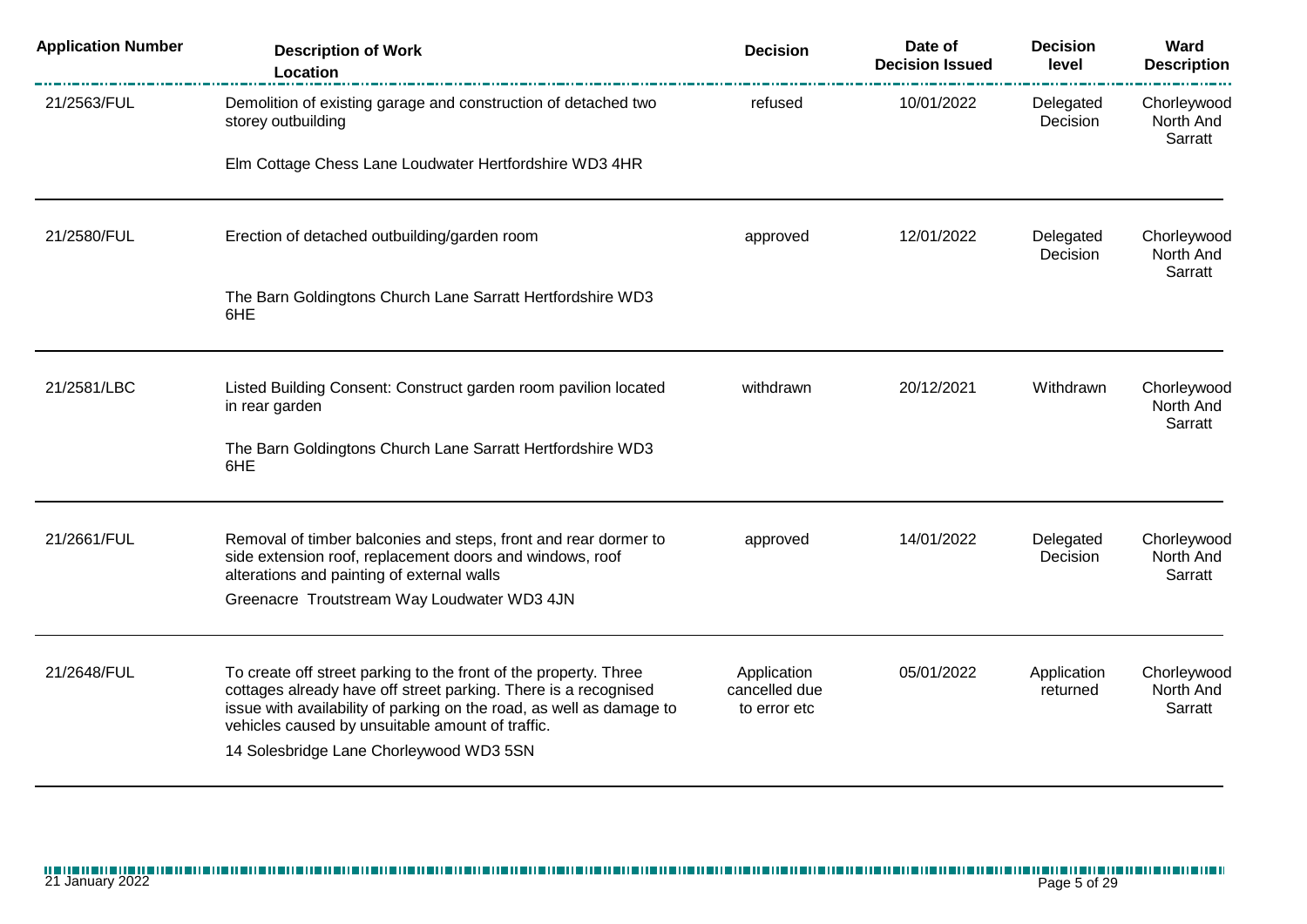| <b>Application Number</b> | <b>Description of Work</b><br>Location                                                                                                           | <b>Decision</b>          | Date of<br><b>Decision Issued</b> | <b>Decision</b><br>level | Ward<br><b>Description</b>          |
|---------------------------|--------------------------------------------------------------------------------------------------------------------------------------------------|--------------------------|-----------------------------------|--------------------------|-------------------------------------|
| 21/2884/EIA               | EIA Screening Opinion: Proposed Data Centre                                                                                                      | Determined -<br>DIS apps | 10/01/2022                        | Delegated<br>Decision    | Chorleywood<br>North And<br>Sarratt |
|                           | 3A Blossom Way Hemel Hempstead Herts                                                                                                             |                          |                                   |                          |                                     |
| 20/1236/FUL               | Subdivision of the site and construction of Chalet bungalow and<br>construction of vehicular access onto Greenbury Close                         | withdrawn                | 18/01/2022                        | Withdrawn                | Chorleywood<br>North And<br>Sarratt |
|                           | The Croft 62 Green Street Chorleywood WD3 5QR                                                                                                    |                          |                                   |                          |                                     |
| 21/2533/FUL               | Proposed new pitched roof at ground floor level to replace<br>existing flat roof.                                                                | approved                 | 23/12/2021                        | Delegated<br>Decision    | Chorleywood<br>North And            |
|                           | 36 Parkfield Chorleywood WD3 5AZ                                                                                                                 |                          |                                   |                          | Sarratt                             |
| 21/2600/FUL               | Construction of 25m x 45m manege and fencing                                                                                                     | approved                 | 13/01/2022                        | Delegated<br>Decision    | Chorleywood<br>North And            |
|                           | Penacres Stables Adj To Callipers Cottage Callipers Cottage<br>Penmans Green Sarratt Hertfordshire WD4 9AY                                       |                          |                                   |                          | Sarratt                             |
| 21/2243/FUL               | Single storey side extension to an existing outbuilding (Rangers<br>unit) to include a larger seating area and a disability accessible<br>toilet | approved                 | 21/12/2021                        | Committee<br>Decision    | Chorleywood<br>North And<br>Sarratt |
|                           | Chorleywood Lawn Cemetery Lady Ella Drive Chorleywood WD3<br>5TL                                                                                 |                          |                                   |                          |                                     |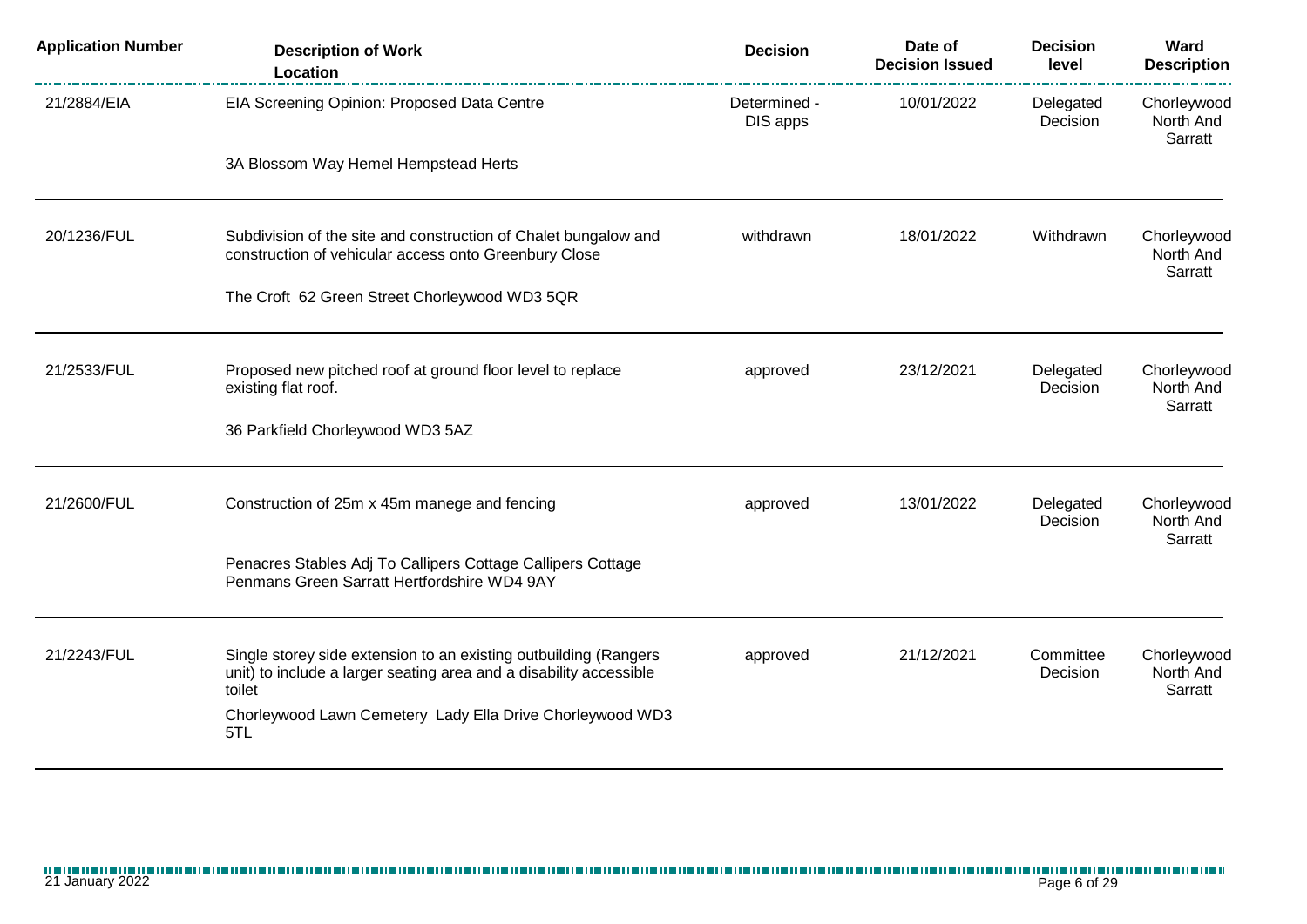| <b>Application Number</b> | <b>Description of Work</b><br>Location                                                                                                            | <b>Decision</b> | Date of<br><b>Decision Issued</b> | <b>Decision</b><br>level | Ward<br><b>Description</b>          |
|---------------------------|---------------------------------------------------------------------------------------------------------------------------------------------------|-----------------|-----------------------------------|--------------------------|-------------------------------------|
| 21/2377/FUL               | Extension of existing vehicular access, installation of new front<br>boundary with automated gate, permeable paving and associated<br>landscaping | refused         | 20/12/2021                        | Delegated<br>Decision    | Chorleywood<br>North And<br>Sarratt |
|                           | Thorplands Sarratt Lane Loudwater WD3 4AD                                                                                                         |                 |                                   |                          |                                     |
| 21/2705/FUL               | Replacement outbuilding                                                                                                                           | approved        | 19/01/2022                        | Delegated<br>Decision    | Chorleywood<br>North And<br>Sarratt |
|                           | Great Wheelers The Green Sarratt WD3 6BJ                                                                                                          |                 |                                   |                          |                                     |
| 21/2378/FUL               | Replacement windows                                                                                                                               | refused         | 20/12/2021                        | Delegated<br>Decision    | Chorleywood<br>North And<br>Sarratt |
|                           | Thorplands Sarratt Lane Loudwater WD3 4AD                                                                                                         |                 |                                   |                          |                                     |
| 21/1770/LBC               | Listed Building Consent: Repair works including to internal walls<br>and ceilings and the external front elevation                                | approved        | 23/12/2021                        | Delegated<br>Decision    | Chorleywood<br>North And<br>Sarratt |
|                           | Green End Farm The Green Sarratt WD3 6AS                                                                                                          |                 |                                   |                          |                                     |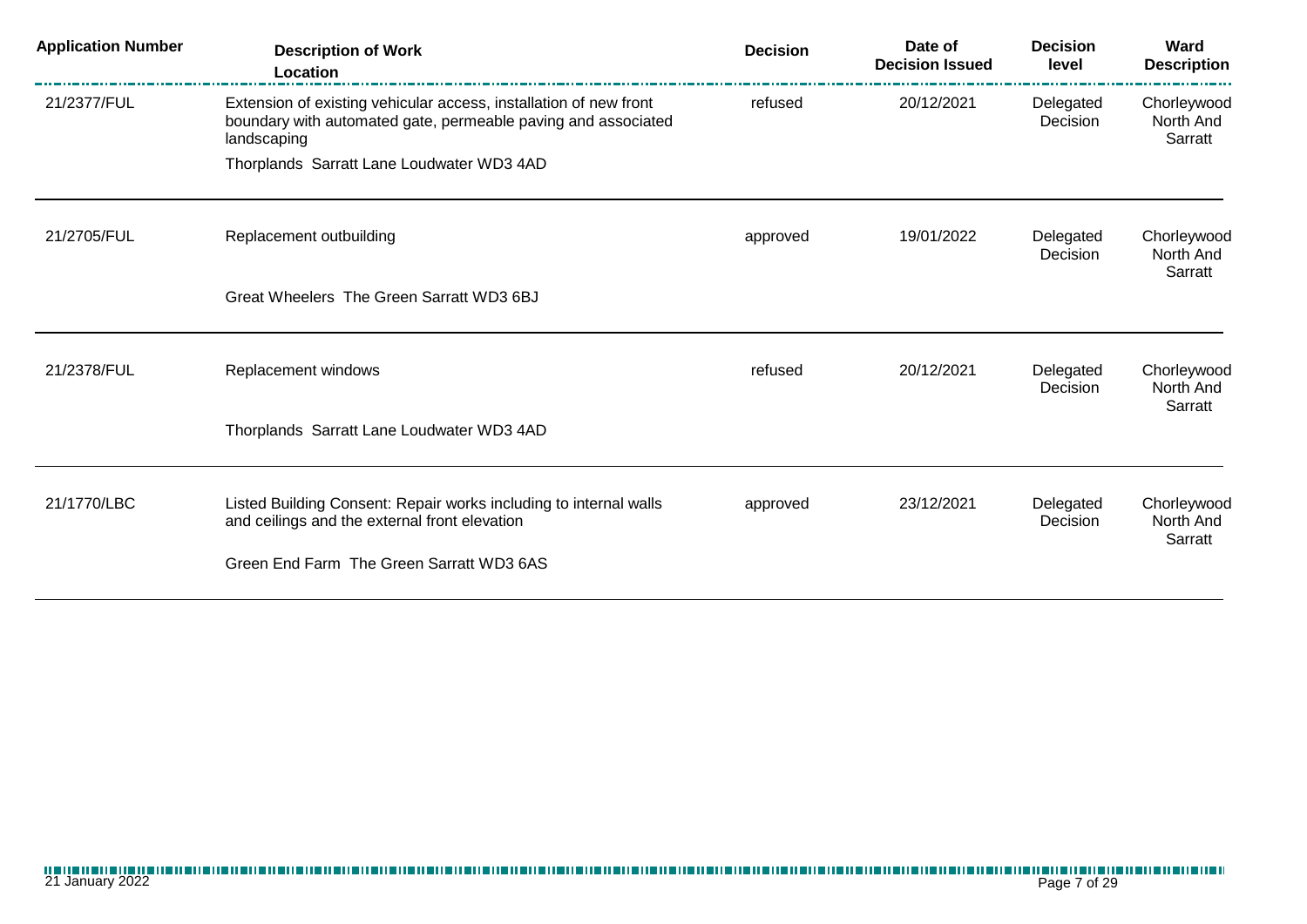| <b>Application Number</b> | <b>Description of Work</b><br>Location                                                                                                                                                                                                                                                                                                                                                                                                                                                                                                                                   | <b>Decision</b>                        | Date of<br><b>Decision Issued</b> | <b>Decision</b><br>level | Ward<br><b>Description</b>          |
|---------------------------|--------------------------------------------------------------------------------------------------------------------------------------------------------------------------------------------------------------------------------------------------------------------------------------------------------------------------------------------------------------------------------------------------------------------------------------------------------------------------------------------------------------------------------------------------------------------------|----------------------------------------|-----------------------------------|--------------------------|-------------------------------------|
| 21/2938/TEL               | The Electronic Communications Code (Conditions and<br>restrictions) (Amendment) Regulations 2017 BT intends to install<br>fixed line broadband electronic communications apparatus at<br>WP1 9M MEDIUM (POL WM AA130783453) O/S ABERCATHI,<br>DIMMOCKS LANE, SARRATT, WD3 6AP @Grid<br>Ref:504664199083WP2 BT Generic Pole O/S DIMMOCKS<br>LODGE, DIMMOCKS LANE, SARRATT, WD3 6AR @ Grid<br>Ref:504595199157WP3: BT Generic Pole (POL DATA<br>B8471054) O/S ABERCATHI, DIMMOCKS LANE, SARRATT,<br>WD3 6AP @ Grid Ref 504667199080<br>Dimmocks Lane Sarratt Hertfordshire | File closed<br>never<br>determined etc | 29/12/2021                        | Delegated<br>Decision    | Chorleywood<br>North And<br>Sarratt |
| 21/2404/FUL               | Erection of stable building and hardstanding<br>1 Micklefield Green Cottages Sarratt Road Croxley Green WD3<br>6AH                                                                                                                                                                                                                                                                                                                                                                                                                                                       | refused                                | 20/12/2021                        | Delegated<br>Decision    | Chorleywood<br>North And<br>Sarratt |
|                           |                                                                                                                                                                                                                                                                                                                                                                                                                                                                                                                                                                          |                                        |                                   |                          |                                     |
| 21/2419/FUL               | Demolition of existing outbuilding and construction of a single<br>storey side and rear extension and loft conversion with Juliet<br>balcony to the rear and side rooflights<br>6 Briery Field Chorleywood WD3 5TG                                                                                                                                                                                                                                                                                                                                                       | approved                               | 30/12/2021                        | Delegated<br>Decision    | Chorleywood<br>North And<br>Sarratt |
| 21/2391/FUL               | Demolition of detached garage, construction part single-storey,<br>part two-storey side extension, construction of pitched roof over<br>ground floor bay windows and front porch<br>Chiltern House 55 Green Street Chorleywood WD3 5QS                                                                                                                                                                                                                                                                                                                                   | approved                               | 20/12/2021                        | Delegated<br>Decision    | Chorleywood<br>North And<br>Sarratt |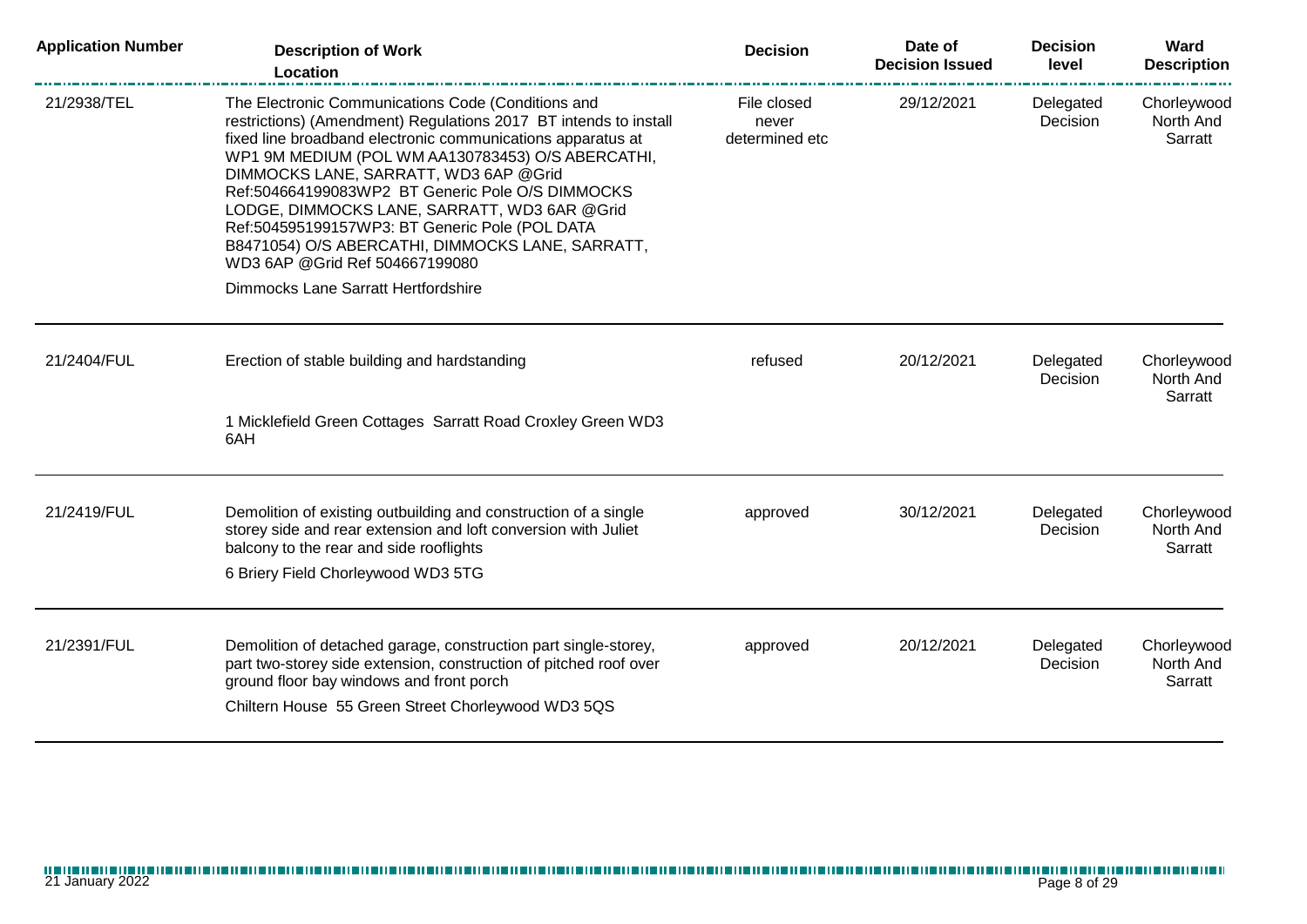| <b>Application Number</b> | <b>Description of Work</b><br>Location                                                                                                                                                                                                                                                                                                                               | <b>Decision</b> | Date of<br><b>Decision Issued</b> | <b>Decision</b><br>level | Ward<br><b>Description</b>                     |
|---------------------------|----------------------------------------------------------------------------------------------------------------------------------------------------------------------------------------------------------------------------------------------------------------------------------------------------------------------------------------------------------------------|-----------------|-----------------------------------|--------------------------|------------------------------------------------|
| 21/2047/RSP               | Retrospective: Alterations to the approved scheme under<br>reference 11/2618/FUL to include omission of central chimney<br>stack, render to garage, alterations to fenestration including rear<br>dormer with additional of a flank window and rear rooflight with<br>associated loft conversion, alterations to access levels including<br>retaining wall and steps | approved        | 14/01/2022                        | Delegated<br>Decision    | Chorleywood<br>North And<br>Sarratt            |
|                           | Land At The Rear Of Crindau Homefield Road Chorleywood<br>Hertfordshire                                                                                                                                                                                                                                                                                              |                 |                                   |                          |                                                |
| 21/2576/FUL               | Two storey rear and side extension, loft conversion including<br>increase in ridge height, alterations to existing roof form including<br>creation of a crown roof form, rear dormers and rooflights, and<br>alterations to fenestration detail.                                                                                                                     | withdrawn       | 21/01/2022                        | Withdrawn                | Chorleywood<br>North And<br>Sarratt            |
|                           | 28 Valley Road Rickmansworth WD3 4DS                                                                                                                                                                                                                                                                                                                                 |                 |                                   |                          |                                                |
| 21/2447/FUL               | Part single, part two storey side/rear extension, loft conversion<br>including front rooflights and render/cladding<br>59 Chestnut Avenue Rickmansworth WD3 4HA                                                                                                                                                                                                      | refused         | 22/12/2021                        | Delegated<br>Decision    | Chorleywood<br>North And<br>Sarratt            |
|                           |                                                                                                                                                                                                                                                                                                                                                                      |                 |                                   |                          |                                                |
| 21/2685/FUL               | Proposed detached garage                                                                                                                                                                                                                                                                                                                                             | approved        | 18/01/2022                        | Delegated<br>Decision    | Chorleywood<br>South And<br><b>Maple Cross</b> |
|                           | Little Oaks Shire Lane Chorleywood WD3 5NT                                                                                                                                                                                                                                                                                                                           |                 |                                   |                          |                                                |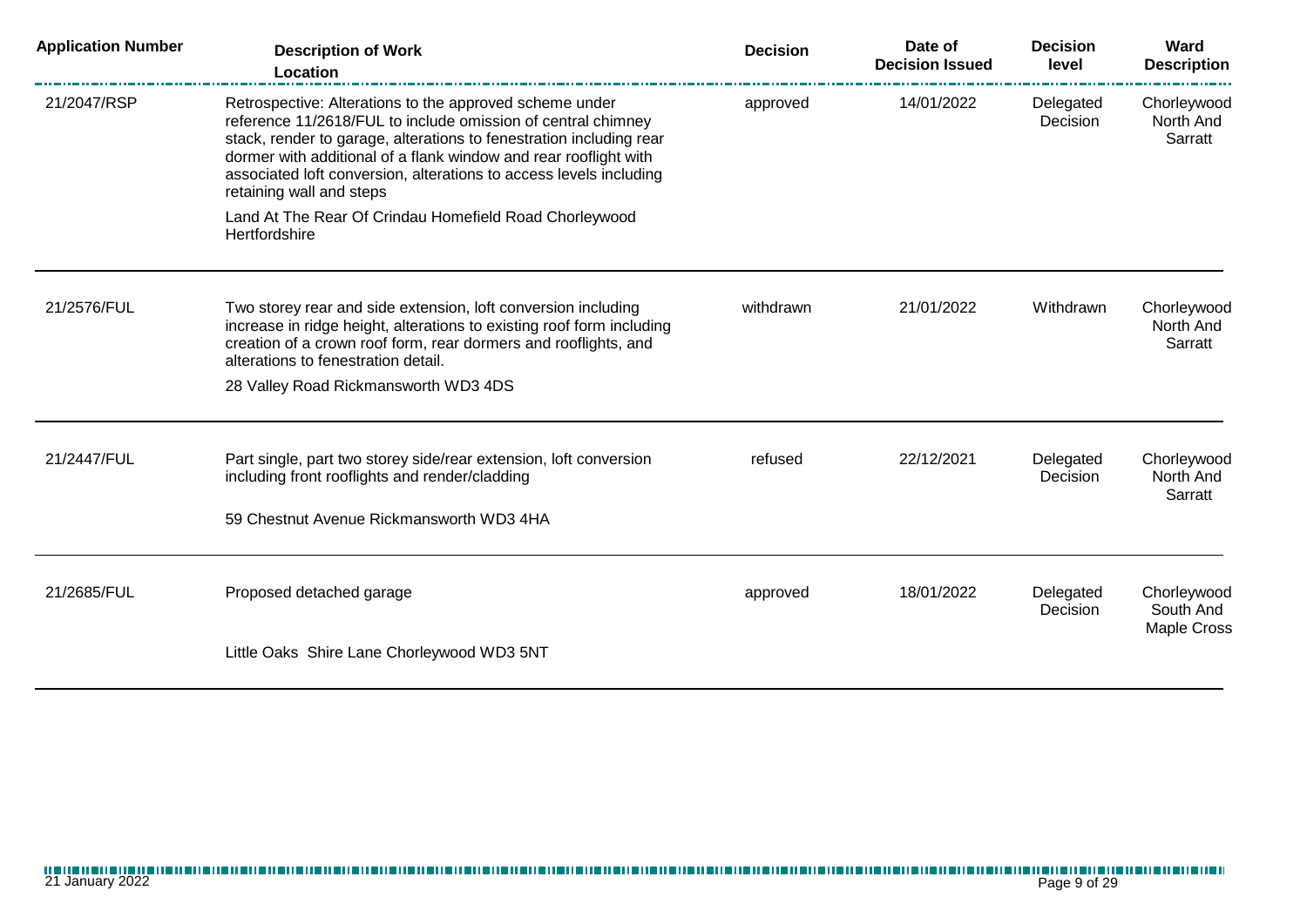| <b>Application Number</b> | <b>Description of Work</b><br>Location                                                                                                                                                                                                                                        | <b>Decision</b>      | Date of<br><b>Decision Issued</b> | <b>Decision</b><br>level                | Ward<br><b>Description</b>              |
|---------------------------|-------------------------------------------------------------------------------------------------------------------------------------------------------------------------------------------------------------------------------------------------------------------------------|----------------------|-----------------------------------|-----------------------------------------|-----------------------------------------|
| 20/2600/PDF               | Prior Approval: Change of use from office space (Use Class A2)<br>to Physiotherapy practice (Use Class D2) to allow for expansion<br>of existing Physiotherapy practice (located at the rear of the<br>building) to incorporate the estate agent at the front of the building | withdrawn            | 05/01/2022                        | Withdrawn                               | Chorleywood<br>South And<br>Maple Cross |
|                           | Regal House 45 Lower Road Chorleywood Hertfordshire                                                                                                                                                                                                                           |                      |                                   |                                         |                                         |
| 21/2453/FUL               | Joint Application: Part single, part two storey extension to No. 10<br>including an increase to the ridge height of the existing outbuilding<br>and single storey rear extension to No. 9 with associated works                                                               | approved<br>Decision | Committee                         | Chorleywood<br>South And<br>Maple Cross |                                         |
|                           | 9 & 10 Chorleywood Bottom Chorleywood WD3 5JB                                                                                                                                                                                                                                 |                      |                                   |                                         |                                         |
| 21/2475/FUL               | Part single, part two storey side and rear extenison and<br>alterations to fenestration                                                                                                                                                                                       | withdrawn            | 21/12/2021                        | Withdrawn                               | Chorleywood<br>South And<br>Maple Cross |
|                           | Cherrycroft Common Gate Road Chorleywood WD3 5NZ                                                                                                                                                                                                                              |                      |                                   |                                         |                                         |
| 21/2490/FUL               | Single storey rear extensions, enlargement of existing flank<br>window, PV panels to rear roof and alterations to patio                                                                                                                                                       | approved             | 22/12/2021                        | Delegated<br>Decision                   | Chorleywood<br>South And<br>Maple Cross |
|                           | Carmel 4 Haddon Road Chorleywood WD3 5AN                                                                                                                                                                                                                                      |                      |                                   |                                         |                                         |
| 21/2491/FUL               | Rear dormer window and rooflights                                                                                                                                                                                                                                             | approved             | 22/12/2021                        | Delegated<br>Decision                   | Chorleywood<br>South And<br>Maple Cross |
|                           | Carmel 4 Haddon Road Chorleywood WD3 5AN                                                                                                                                                                                                                                      |                      |                                   |                                         |                                         |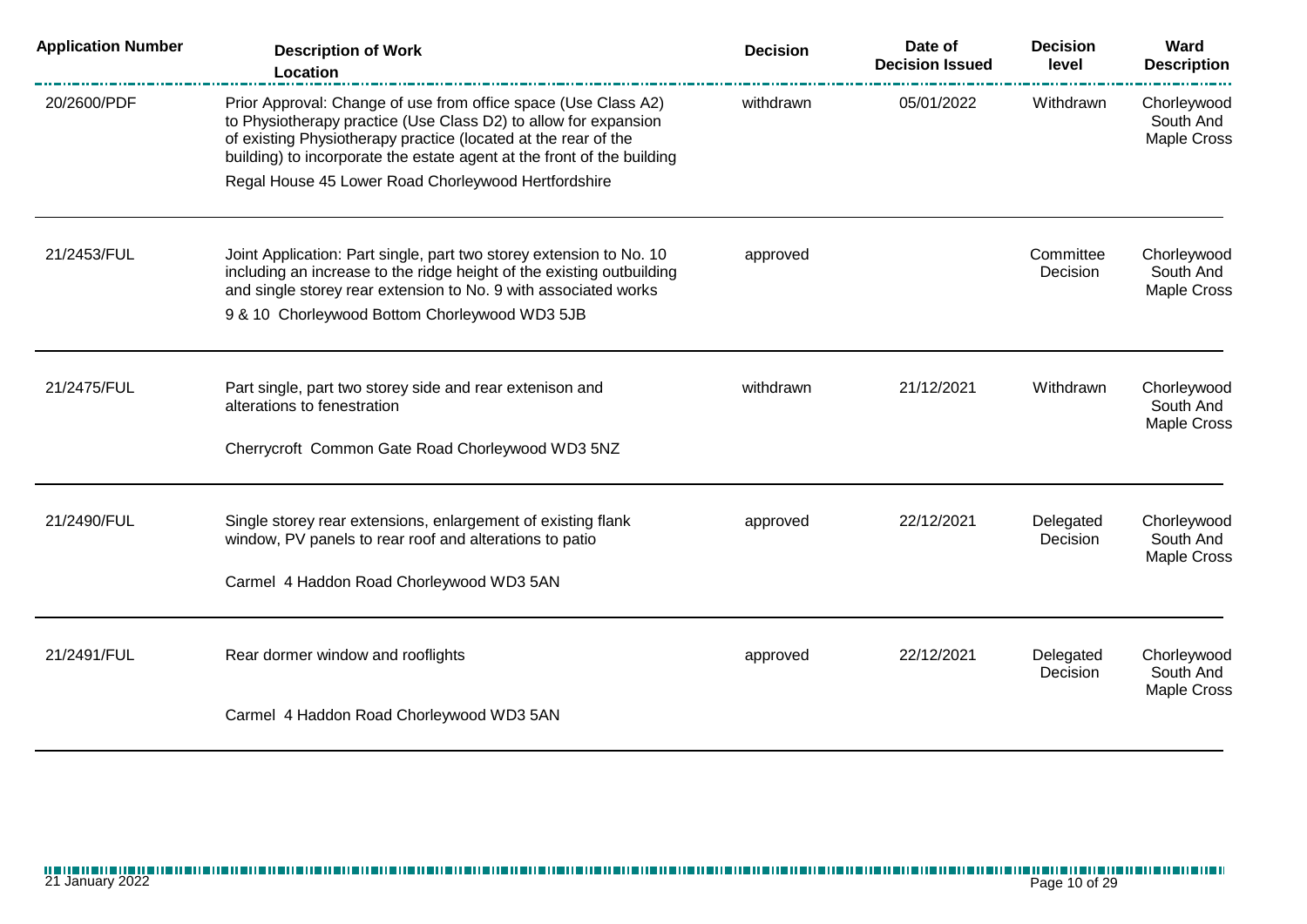| <b>Application Number</b> | <b>Description of Work</b><br>Location                                                                                                                       | <b>Decision</b> | Date of<br><b>Decision Issued</b> | <b>Decision</b><br>level | Ward<br><b>Description</b>                     |
|---------------------------|--------------------------------------------------------------------------------------------------------------------------------------------------------------|-----------------|-----------------------------------|--------------------------|------------------------------------------------|
| 21/1025/FUL               | Erection of solar array in an adjacent field, associated<br>infrastructure and construction of single storey plant building<br>including landscaping         | approved        | 14/01/2022                        | Delegated<br>Decision    | Chorleywood<br>South And<br><b>Maple Cross</b> |
|                           | Bullsland Farm Bullsland Lane Chorleywood WD3 5BG                                                                                                            |                 |                                   |                          |                                                |
| 21/2515/PDA               | Prior Notification: Change of use of agricultural building to a four<br>residential dwellings with operational works to building and<br>associated curtilage | approved        | 22/12/2021                        | Delegated<br>Decision    | Chorleywood<br>South And<br>Maple Cross        |
|                           | Bullsland Farm Southern Barn Bullsland Lane Chorleywood<br>Hertfordshire WD3 5BG                                                                             |                 |                                   |                          |                                                |
| 21/2543/LBC               | Listed Building Consent: Removal and replacement of part of                                                                                                  | approved        | 23/12/2021                        | Delegated                | Chorleywood                                    |
|                           | internal plasterwork to ground floor south-west sitting room.<br>The Orchard Shire Lane Chorleywood WD3 5NT                                                  |                 |                                   | Decision                 | South And<br>Maple Cross                       |
|                           |                                                                                                                                                              |                 |                                   |                          |                                                |
| 21/2546/FUL               | Demolition of existing single storey side projection, construction of<br>single storey side and rear extension and extension to raised<br>terrace.           | withdrawn       | 21/12/2021                        | Withdrawn                | Chorleywood<br>South And<br>Maple Cross        |
|                           | 19B Heronsgate Road Chorleywood WD3 5BN                                                                                                                      |                 |                                   |                          |                                                |
| 21/2607/FUL               | Part single, part two storey front extension, front rooflights and                                                                                           | approved        | 14/01/2022                        | Delegated                | Chorleywood                                    |
|                           | alterations to existing single storey side/rear projection and<br>fenestration                                                                               |                 |                                   | Decision                 | South And<br>Maple Cross                       |
|                           | 5 Lawford Avenue Chorleywood WD3 5JU                                                                                                                         |                 |                                   |                          |                                                |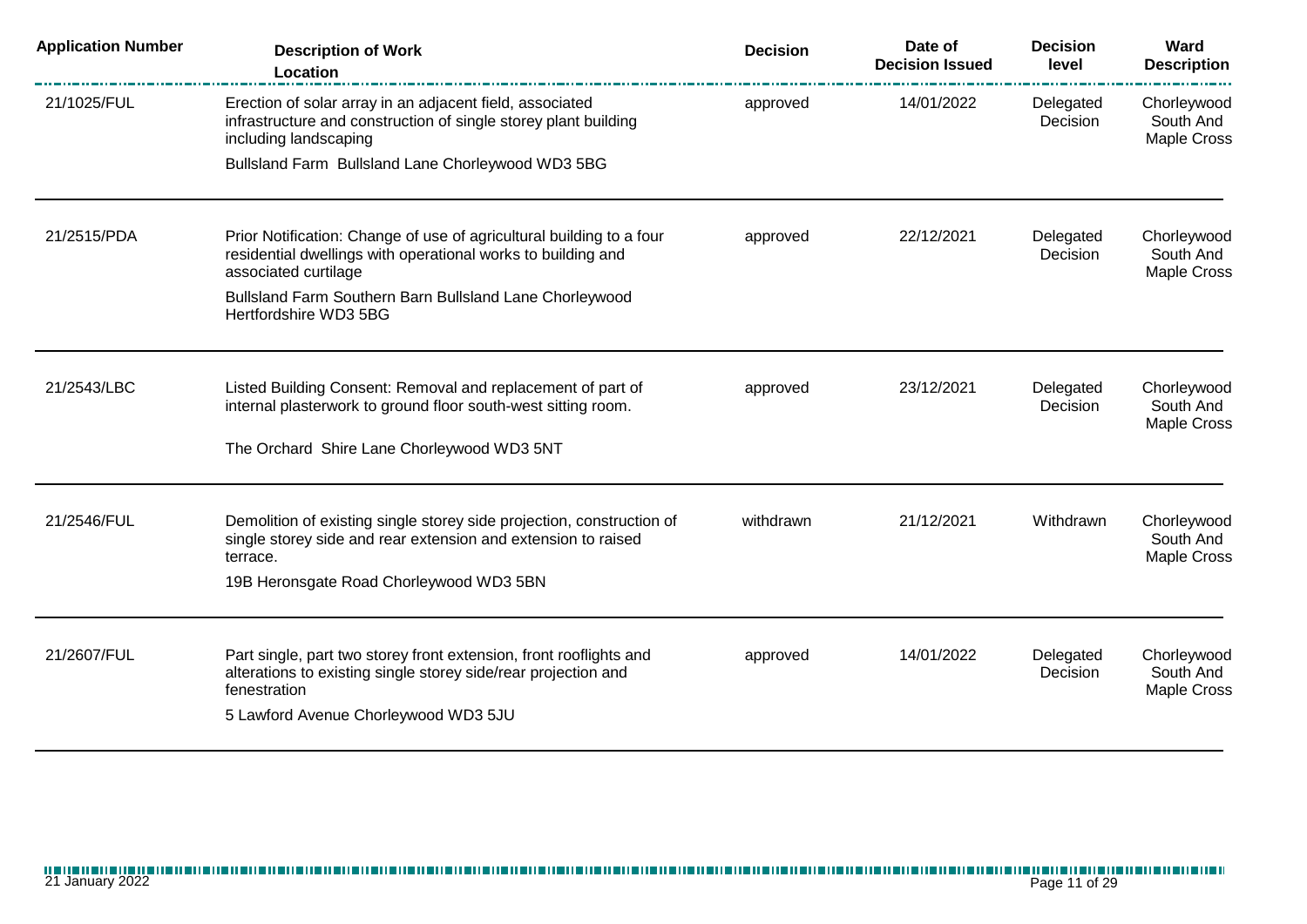| <b>Application Number</b> | <b>Description of Work</b><br>Location                                                                                                                                                                                           | <b>Decision</b> | Date of<br><b>Decision Issued</b> | <b>Decision</b><br>level | Ward<br><b>Description</b><br><u>n man ma</u> n i |
|---------------------------|----------------------------------------------------------------------------------------------------------------------------------------------------------------------------------------------------------------------------------|-----------------|-----------------------------------|--------------------------|---------------------------------------------------|
| 21/2660/FUL               | Demolition of existing dwelling and outbuildings, construction of<br>replacement two storey dwelling with integrated garage,<br>construction of outbuilding and installation of drop kerb, access<br>and associated hardstanding | withdrawn       | 17/01/2022                        | Withdrawn                | Chorleywood<br>South And<br>Maple Cross           |
|                           | 78 Whitelands Avenue Chorleywood WD3 5RG                                                                                                                                                                                         |                 |                                   |                          |                                                   |
| 21/2786/CLPD              | Certificate of Lawfulness Proposed Development: Conversion of<br>garage into habitable accommodation and associated alterations                                                                                                  | withdrawn       | 10/01/2022                        | Withdrawn                | Chorleywood<br>South And<br>Maple Cross           |
|                           | 69 Franklins Maple Cross WD3 9SY                                                                                                                                                                                                 |                 |                                   |                          |                                                   |
| 21/2838/PDE               | Prior Approval: Single storey rear extension (depth 7.19 metres,<br>maximum height 3.00 metres, maximum eaves height 2.80<br>metres)                                                                                             | no objection    | 14/01/2022                        | Delegated<br>Decision    | Chorleywood<br>South And<br>Maple Cross           |
|                           | 33 Carpenters Wood Drive Chorleywood Rickmansworth<br>Hertfordshire WD3 5RN                                                                                                                                                      |                 |                                   |                          |                                                   |
| 21/2556/CLPD              | Certificate of Lawfulness for Proposed Development: First floor                                                                                                                                                                  | withdrawn       | 21/12/2021                        | Withdrawn                | Chorleywood                                       |
|                           | rear extension and insertion of rooflight in flank roofslope<br>112 Whitelands Avenue Chorleywood WD3 5RG                                                                                                                        |                 |                                   |                          | South And<br>Maple Cross                          |
|                           |                                                                                                                                                                                                                                  |                 |                                   |                          |                                                   |
| 21/2528/FUL               | Erection of two pairs of semi-detached dwellings and associated<br>landscaping and parking                                                                                                                                       | refused         | 18/01/2022                        | Delegated<br>Decision    | Chorleywood<br>South And<br><b>Maple Cross</b>    |
|                           | 2 And 3 Church Cottages Old Uxbridge Road West Hyde<br>Rickmansworth Hertfordshire WD3 9XP                                                                                                                                       |                 |                                   |                          |                                                   |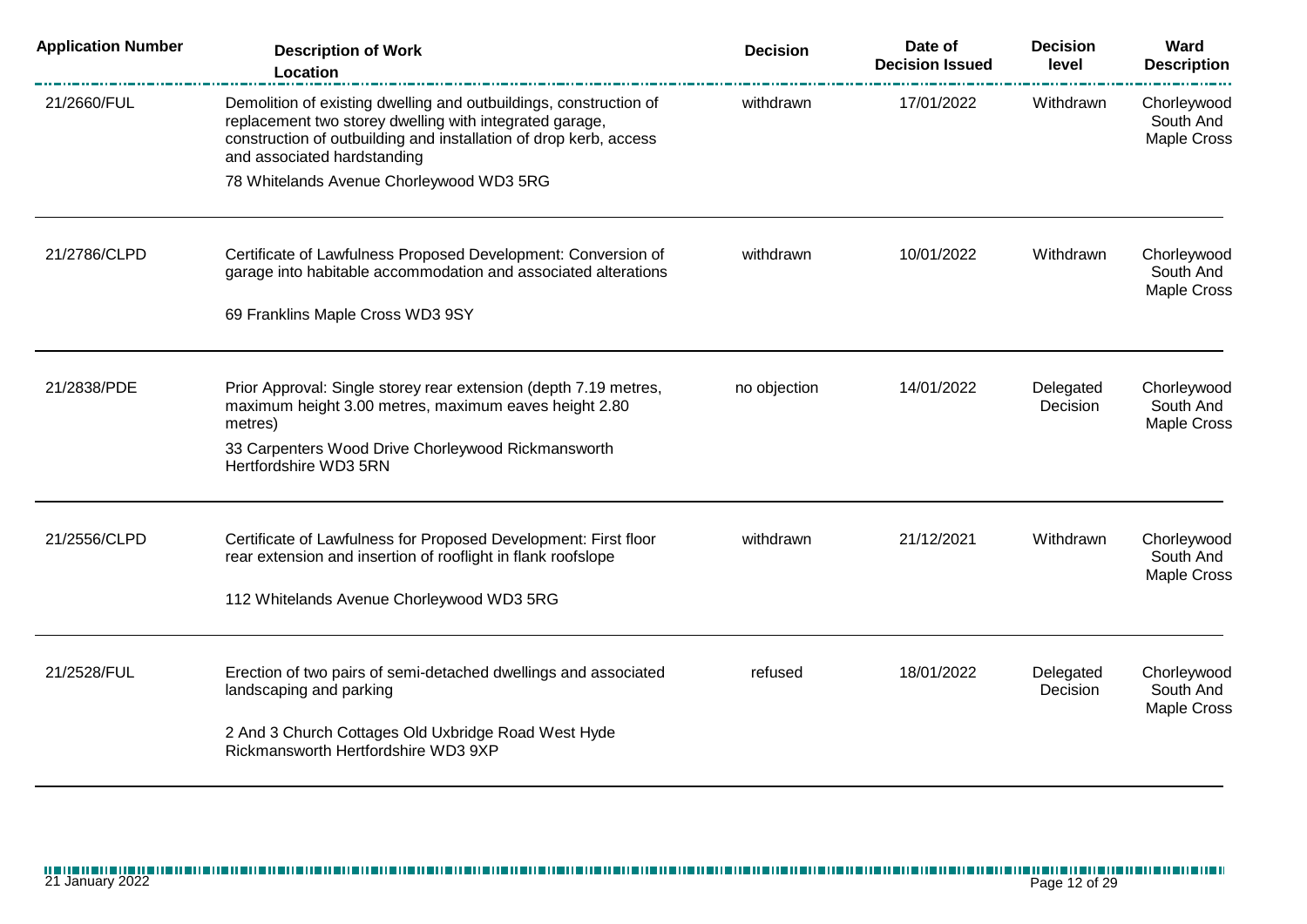| <b>Application Number</b> | <b>Description of Work</b><br>Location                                                                                                                                                                                                                                           | <b>Decision</b>                              | Date of<br><b>Decision Issued</b> | <b>Decision</b><br>level | Ward<br><b>Description</b>                     |
|---------------------------|----------------------------------------------------------------------------------------------------------------------------------------------------------------------------------------------------------------------------------------------------------------------------------|----------------------------------------------|-----------------------------------|--------------------------|------------------------------------------------|
| 21/2763/CLPD              | Certificate of lawfulness Proposed Developments: Hip to gable<br>roof enlargement, rear dormer and front rooflights                                                                                                                                                              | Application<br>cancelled due<br>to error etc |                                   | Application<br>returned  | Chorleywood<br>South And<br><b>Maple Cross</b> |
|                           | 45 Denham Way Maple Cross WD3 9SL                                                                                                                                                                                                                                                |                                              |                                   |                          |                                                |
| 21/2489/RSP               | Part Retrospective: Demolition of existing residential dwelling and<br>erection of two storey building with accommodation within roof<br>served by rooflights to be used as a dental surgery (Use Class<br>D1), including change of use of site from residential to D1 (Dentist) | approved                                     | 24/12/2021                        | Delegated<br>Decision    | <b>Dickinsons</b>                              |
|                           | Memoria 131 Watford Road Croxley Green WD3 3DX                                                                                                                                                                                                                                   |                                              |                                   |                          |                                                |
| 21/2472/FUL               | Single storey rear extension and alterations to existing roof form<br>of side projection<br>12 Valley Walk Croxley Green WD3 3SY                                                                                                                                                 | approved                                     | 22/12/2021                        | Delegated<br>Decision    | <b>Dickinsons</b>                              |
|                           |                                                                                                                                                                                                                                                                                  |                                              |                                   |                          |                                                |
| 21/2758/FUL               | Demolition of the existing conservatory and construction of a<br>single storey rear extension<br>12 Oakleigh Drive Croxley Green WD3 3EF                                                                                                                                         | approved                                     |                                   | Delegated<br>Decision    | <b>Dickinsons</b>                              |
|                           |                                                                                                                                                                                                                                                                                  |                                              |                                   |                          |                                                |
| 21/2700/FUL               | Single storey side and rear extension, first floor rear extension,<br>internal alterations and alterations to fenestration<br>239A New Road Croxley Green WD3 3HE                                                                                                                | approved                                     | 19/01/2022                        | Delegated<br>Decision    | <b>Dickinsons</b>                              |
| 21/2513/FUL               | Single storey rear extension and alterations to roof form of<br>existing rear projection.<br>2 Woodland Chase Croxley Green WD3 3FN                                                                                                                                              | approved                                     | 24/12/2021                        | Delegated<br>Decision    | <b>Dickinsons</b>                              |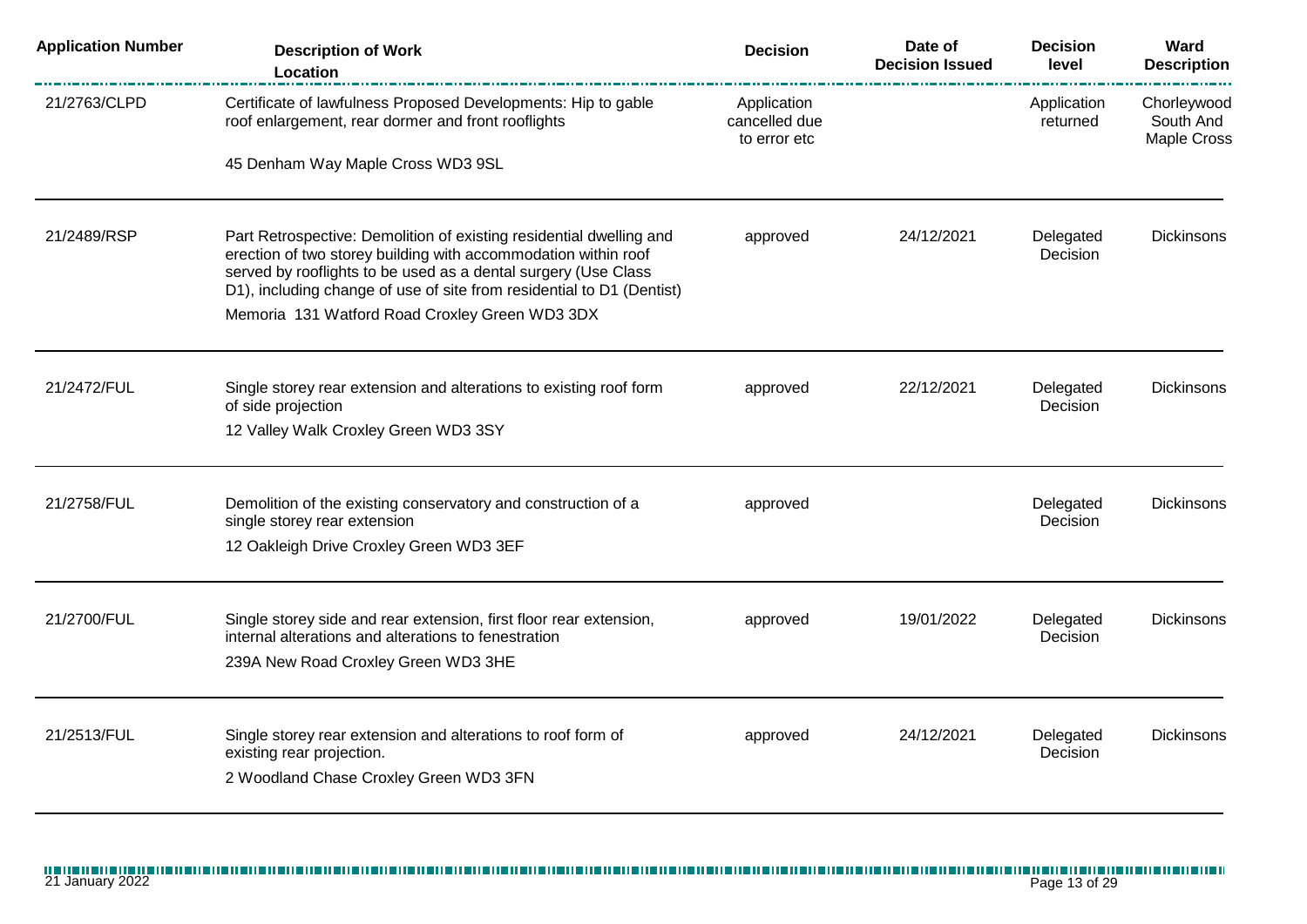| <b>Application Number</b> | <b>Description of Work</b><br>Location                                                                                                                                                                                                                                                           | <b>Decision</b> | Date of<br><b>Decision Issued</b> | <b>Decision</b><br>level | Ward<br><b>Description</b> |
|---------------------------|--------------------------------------------------------------------------------------------------------------------------------------------------------------------------------------------------------------------------------------------------------------------------------------------------|-----------------|-----------------------------------|--------------------------|----------------------------|
| 21/2851/NMA               | Non-material amendment to planning permission 20/1868/FUL:<br>Alterations to wording of Condition 13 (parking and turning<br>spaces) to allow for changes to the surface material and layout.                                                                                                    | approved        | 30/12/2021                        | Delegated<br>Decision    | <b>Dickinsons</b>          |
|                           | Croxley House The Green Croxley Green Rickmansworth<br>Hertfordshire WD3 3JB                                                                                                                                                                                                                     |                 |                                   |                          |                            |
| 21/2717/PDE               | Prior Approval: Single storey rear extension (depth 6.00 metres,<br>maximum height 3.00 metres, maximum eaves height 2.85<br>metres)                                                                                                                                                             | no objection    | 06/01/2022                        | Delegated<br>Decision    | <b>Dickinsons</b>          |
|                           | 8 Frankland Road Croxley Green Rickmansworth Hertfordshire<br>WD33AU                                                                                                                                                                                                                             |                 |                                   |                          |                            |
| 21/2422/FUL               | Construction of part single, part two storey side and rear<br>extension, loft conversion including hip to gable roof alterations,<br>rear dormer and front rooflights, alterations to fenestration and<br>construction of detached outbuilding to rear<br>129 Watford Road Croxley Green WD3 3DX | withdrawn       | 22/12/2021                        | Withdrawn                | <b>Dickinsons</b>          |
| 21/2792/FUL               | Proposed ground floor rear extension and first floor front and side<br>extension<br>36 Beechcroft Avenue Croxley Green WD3 3EQ                                                                                                                                                                   | approved        |                                   | Delegated<br>Decision    | <b>Dickinsons</b>          |
| 21/2704/CLPD              | Certificate of Lawfulness Proposed Development: Loft conversion<br>including hip to gable roof extension, rear dormer, three front<br>rooflights and insertion of window to side elevation<br>109 Watford Road Croxley Green WD3 3DX                                                             | approved        | 14/01/2022                        | Delegated<br>Decision    | <b>Dickinsons</b>          |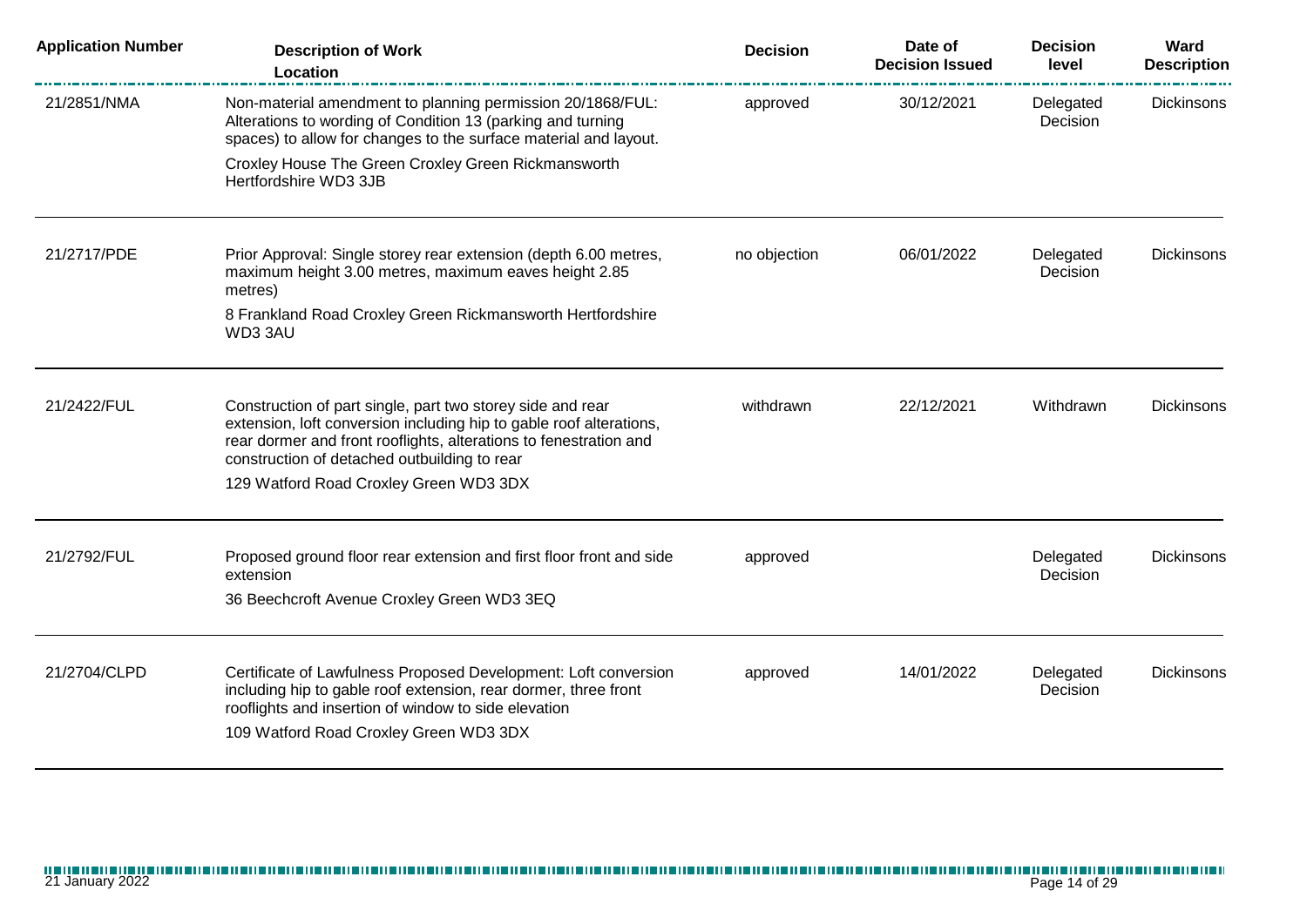| <b>Application Number</b> | <b>Description of Work</b><br>Location                                                                                                                                                  | <b>Decision</b>                              | Date of<br><b>Decision Issued</b> | <b>Decision</b><br>level | Ward<br><b>Description</b> |
|---------------------------|-----------------------------------------------------------------------------------------------------------------------------------------------------------------------------------------|----------------------------------------------|-----------------------------------|--------------------------|----------------------------|
| 21/2769/ADV               | Painting door and window frame of shop front (to grey - as per<br>hairdressers next door) and adding decal stickers, with company<br>logo to windows. New company name Ellis David Ltd  | Application<br>cancelled due<br>to error etc |                                   | Application<br>returned  | <b>Dickinsons</b>          |
|                           | 4 New Parade The Green Croxley Green WD3 3AN                                                                                                                                            |                                              |                                   |                          |                            |
| 21/2526/CLPD              | Certificate of Lawfulness Proposed Development: Loft conversion<br>including hip to gable roof alterations, rear dormer window and<br>front rooflights.                                 | withdrawn                                    | 22/12/2021                        | Withdrawn                | Dickinsons                 |
|                           | 6 Beechcroft Avenue Croxley Green WD3 3EQ                                                                                                                                               |                                              |                                   |                          |                            |
| 21/2802/ADV               | Advertisement consent: Installation of replacement internally<br>illuminated and non-illuminated fascia signage and other<br>freestanding externally and internally illuminated signage | Application<br>cancelled due<br>to error etc |                                   | Application<br>returned  | <b>Dickinsons</b>          |
|                           | Harvester Watford Road Croxley Green WD3 3RX                                                                                                                                            |                                              |                                   |                          |                            |
| 21/2507/FUL               | Single storey front, side and rear extensions, two storey side<br>extension and extension to existing dormer windows                                                                    | approved                                     | 14/01/2022                        | Delegated<br>Decision    | <b>Dickinsons</b>          |
|                           | 4 Scots Hill Close Croxley Green Hertfordshire WD3 3AF                                                                                                                                  |                                              |                                   |                          |                            |
| 21/2579/FUL               | Single storey rear extension with part roof extension for outdoor<br>covered area                                                                                                       | approved                                     | 10/01/2022                        | Delegated<br>Decision    | <b>Dickinsons</b>          |
|                           | Spring Park House 44A New Road Croxley Green WD3 3EP                                                                                                                                    |                                              |                                   |                          |                            |
| 21/2494/FUL               | Two storey side and single storey front and rear extensions<br>124 Kenilworth Drive Croxley Green WD3 3NA                                                                               | approved                                     | 10/01/2022                        | Delegated<br>Decision    | Durrants                   |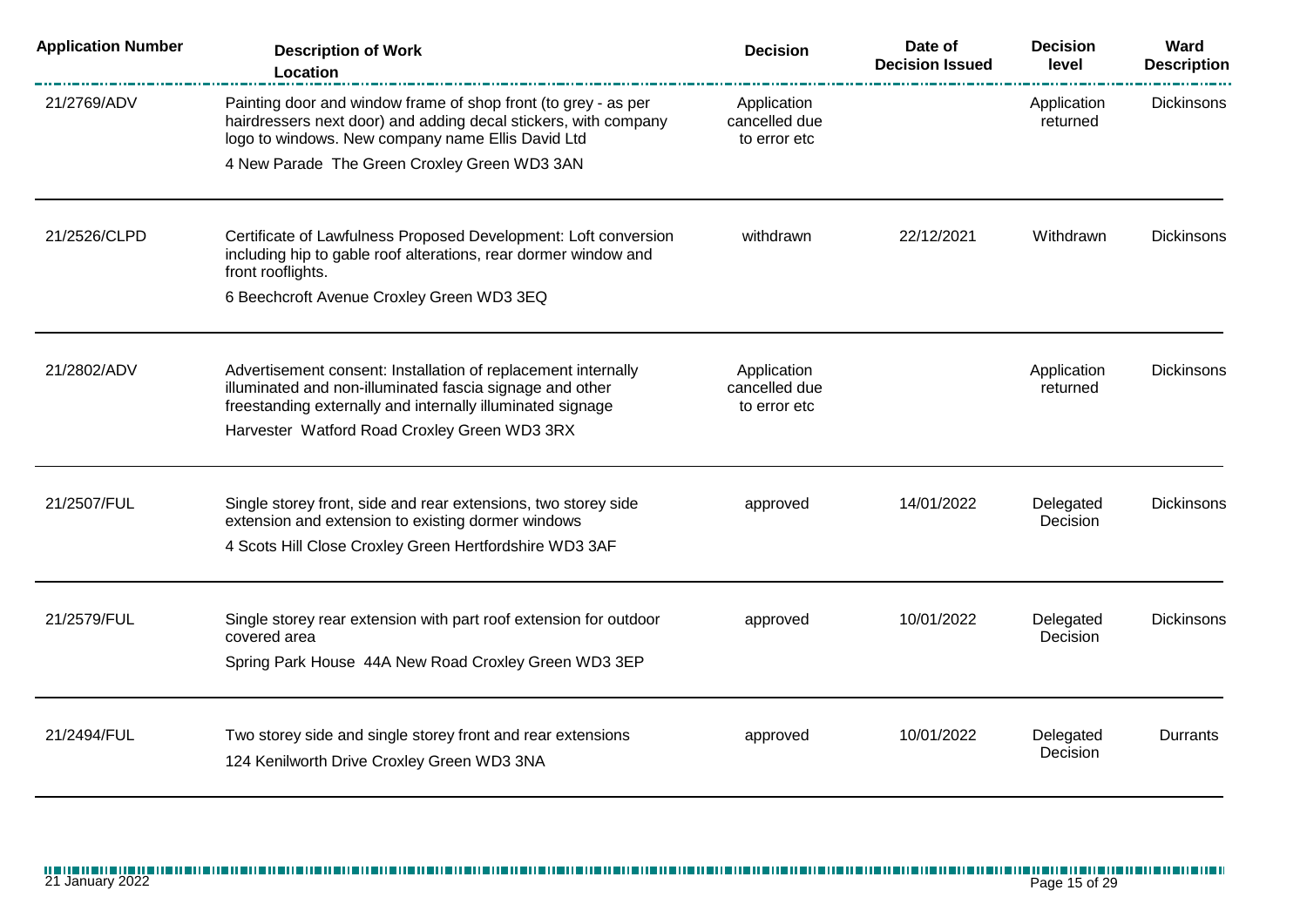| <b>Application Number</b> | <b>Description of Work</b><br>Location                                                                                                                                                                                                                                          | <b>Decision</b>                        | Date of<br><b>Decision Issued</b> | <b>Decision</b><br>level | Ward<br><b>Description</b> |
|---------------------------|---------------------------------------------------------------------------------------------------------------------------------------------------------------------------------------------------------------------------------------------------------------------------------|----------------------------------------|-----------------------------------|--------------------------|----------------------------|
| 21/2680/PDE               | Prior Approval: Single storey rear extension (depth 6.00 metres,<br>maximum height 2.90 metres, maximum eaves height 2.70<br>metres)<br>65 Malvern Way Croxley Green Hertfordshire WD3 3QQ                                                                                      | no objection                           | 22/12/2021                        | Delegated<br>Decision    | Durrants                   |
|                           |                                                                                                                                                                                                                                                                                 |                                        |                                   |                          |                            |
| 21/2948/TEL               | The Electronic Communications Code (Conditions and<br>restrictions) (Amendment) Regulations 2017 BT intends to install<br>fixed line broadband electronic communications apparatus at<br>WP1 9M MEDIUM, OS 80 BALDWINS LANE<br>RICKMANSWORTH WD3 3LP AT GRID REF 508348, 196066 | File closed<br>never<br>determined etc | 10/01/2022                        | Delegated<br>Decision    | Durrants                   |
|                           | Street Record Baldwins Lane Croxley Green Hertfordshire                                                                                                                                                                                                                         |                                        |                                   |                          |                            |
| 21/2699/FUL               | First floor rear extension, alterations to fenestration and<br>alterations to external materials                                                                                                                                                                                | approved                               |                                   | Delegated<br>Decision    | Durrants                   |
|                           | 65 Malvern Way Croxley Green WD3 3QQ                                                                                                                                                                                                                                            |                                        |                                   |                          |                            |
| 21/2345/FUL               | Part single-storey, part two-storey side and rear extensions, rear<br>juliet balcony, hip-to-gable roof extension and insertion of front<br>rooflights                                                                                                                          | approved                               | 22/12/2021                        | Committee<br>Decision    | Durrants                   |
|                           | 65 Links Way Croxley Green WD3 3RH                                                                                                                                                                                                                                              |                                        |                                   |                          |                            |
| 21/2616/FUL               | Demolition of the existing garage and porch, erection of new front<br>porch, single-storey side and rear extensions, hip-to-gable loft<br>extension with rear dormer, change of external render finish and<br>external patio works<br>84 Kenilworth Drive Croxley Green WD3 3NW | approved                               | 06/01/2022                        | Delegated<br>Decision    | Durrants                   |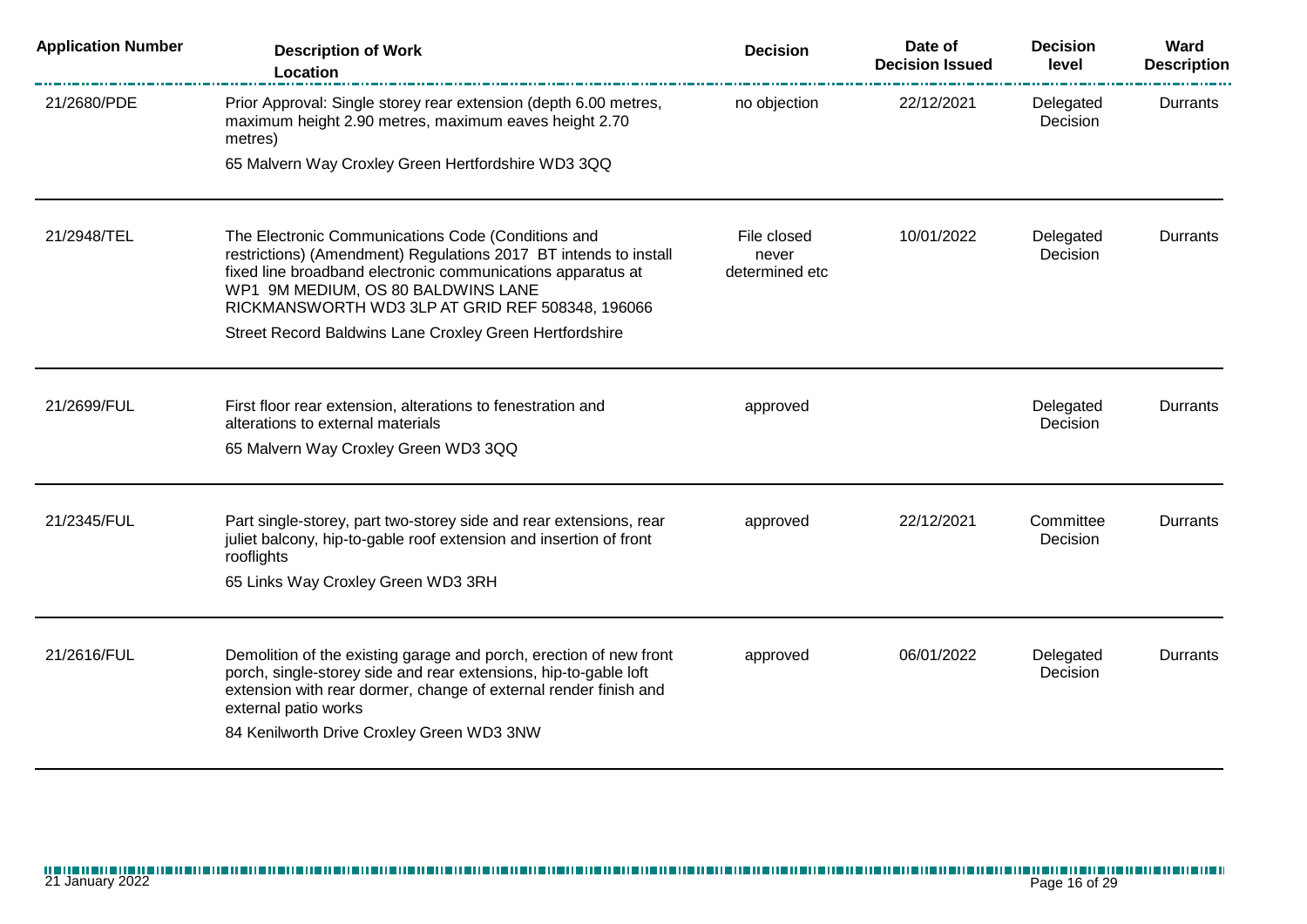| <b>Application Number</b> | <b>Description of Work</b><br>Location                                                                                                                                                                                                                                                                                           | <b>Decision</b> | Date of<br><b>Decision Issued</b> | <b>Decision</b><br>level | Ward<br><b>Description</b> |
|---------------------------|----------------------------------------------------------------------------------------------------------------------------------------------------------------------------------------------------------------------------------------------------------------------------------------------------------------------------------|-----------------|-----------------------------------|--------------------------|----------------------------|
| 21/2383/FUL               | Single storey side and rear extension, insertion of new rooflights,<br>smooth white render, alterations to front door and external patio<br>works                                                                                                                                                                                | approved        | 22/12/2021                        | Committee<br>Decision    | Durrants                   |
|                           | 90 Kenilworth Drive Croxley Green WD3 3NW                                                                                                                                                                                                                                                                                        |                 |                                   |                          |                            |
| 21/2500/FUL               | Single storey front extension and removal of rear chimney                                                                                                                                                                                                                                                                        | approved        | 23/12/2021                        | Delegated                | Durrants                   |
|                           | 10 Owens Way Croxley Green WD3 3PT                                                                                                                                                                                                                                                                                               |                 |                                   | Decision                 |                            |
| 21/2810/CLPD              | Certificate of Lawfulness for Proposed Development: Loft<br>conversion including insertion of rear dormer, rooflights to front<br>and removal of existing chimney to the rear                                                                                                                                                    | approved        |                                   | Delegated<br>Decision    | Durrants                   |
|                           | 10 Owens Way Croxley Green WD3 3PT                                                                                                                                                                                                                                                                                               |                 |                                   |                          |                            |
| 21/2446/FUL               | Part Retrospective: Demolish existing garage and construction of<br>single storey and two storey front, side and rear extensions, first<br>floor rear extension and alterations to roof to include increase in<br>ridge height and insertion of dormer window in the western<br>roofslope and rooflights in both side roofslopes | withdrawn       | 22/12/2021                        | Withdrawn                | <b>Durrants</b>            |
|                           | 23 Lewes Way Croxley Green WD3 3SN                                                                                                                                                                                                                                                                                               |                 |                                   |                          |                            |
| 21/2626/FUL               | Change of use from Class E(a) to takeaway (Sui Generis),<br>installation of extraction system including the installation of flue to<br>rear elevation<br>109 Primrose Hill Kings Langley WD4 8HX                                                                                                                                 | refused         | 13/01/2022                        | Delegated<br>Decision    | <b>Gade Valley</b>         |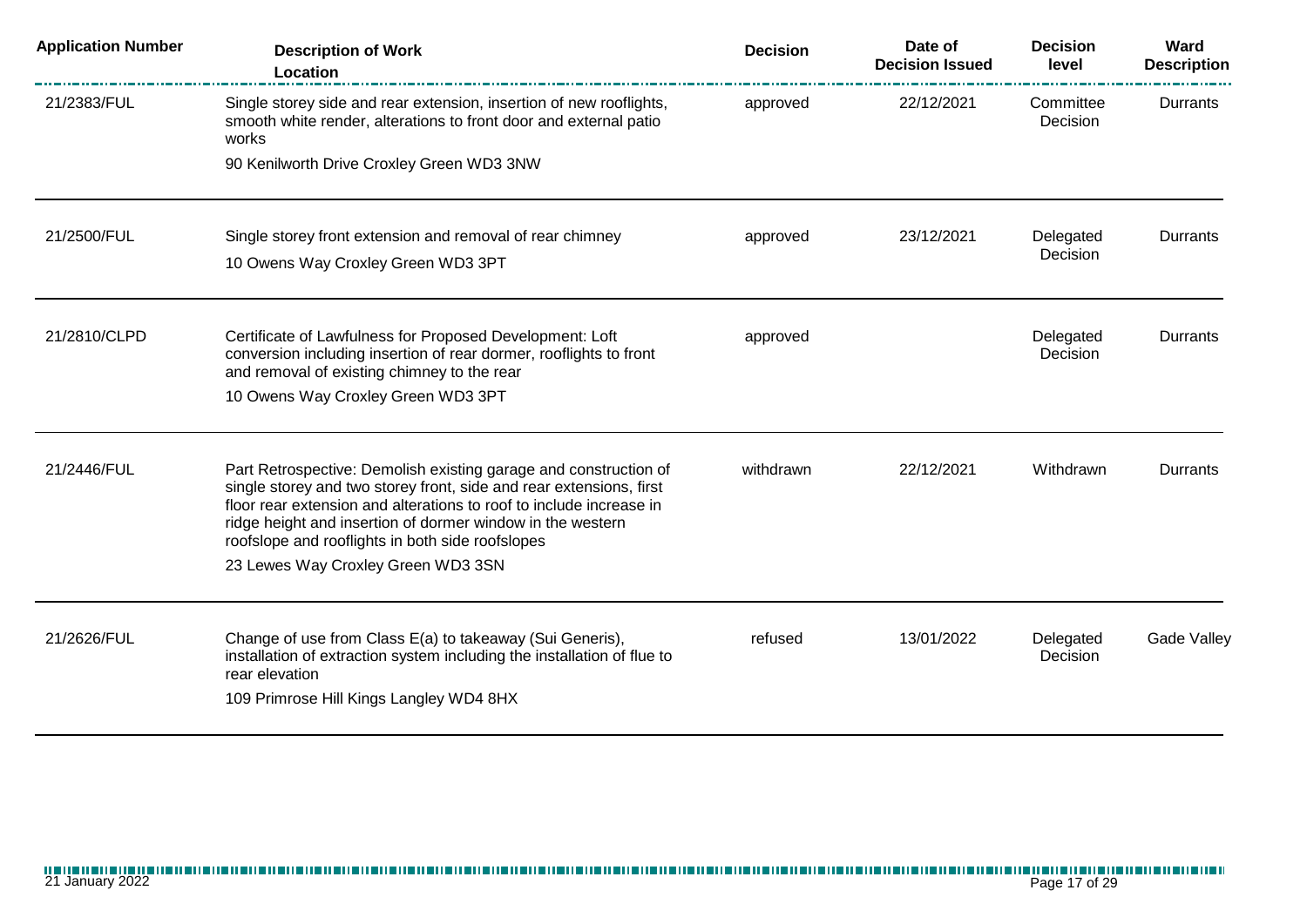| <b>Application Number</b> | <b>Description of Work</b><br><b>Location</b>                                                                                                                                                                                     | <b>Decision</b> | Date of<br><b>Decision Issued</b> | <b>Decision</b><br>level | Ward<br><b>Description</b> |
|---------------------------|-----------------------------------------------------------------------------------------------------------------------------------------------------------------------------------------------------------------------------------|-----------------|-----------------------------------|--------------------------|----------------------------|
| 21/2452/FUL               | Loft conversion including increase in ridge height, rear dormer<br>and front rooflights and alterations to roof of existing two storey<br>rear extension                                                                          | refused         | 24/12/2021                        | Delegated<br>Decision    | Gade Valley                |
|                           | 20 Hunton Bridge Hill Hunton Bridge WD4 8PU                                                                                                                                                                                       |                 |                                   |                          |                            |
| 21/2412/FUL               | Demolition of existing dwelling and associated outbuildings and<br>construction of two semi-detached and two detached dwellings<br>with associated access, garages and landscaping<br>78 Gallows Hill Lane Abbots Langley WD5 0BY | refused         | 24/12/2021                        | Delegated<br>Decision    | Gade Valley                |
|                           |                                                                                                                                                                                                                                   |                 |                                   |                          |                            |
| 21/2595/FUL               | Loft conversion including rear dormer window and rooflights<br>1 Woodlands Road Nash Mills HP3 8RZ                                                                                                                                | approved        | 07/01/2022                        | Delegated<br>Decision    | Gade Valley                |
| 21/2691/FUL               | Construction of front porch, replacement roof to rear conservatory<br>and alterations to fenestration<br>34 Harthall Lane Kings Langley Hertfordshire WD4 8JH                                                                     | approved        |                                   | Delegated<br>Decision    | Gade Valley                |
| 21/2692/CLPD              | Certificate of Lawfulness Proposed Development: Loft conversion<br>including rear dormer window and rooflights<br>34 Harthall Lane Kings Langley Hertfordshire WD4 8JH                                                            | approved        |                                   | Delegated<br>Decision    | Gade Valley                |
| 21/2503/FUL               | Single storey front, side and rear extensions including demolition<br>of existing conservatory and store<br>21 Raymond Close Abbots Langley WD5 0HG                                                                               | approved        | 23/12/2021                        | Delegated<br>Decision    | Gade Valley                |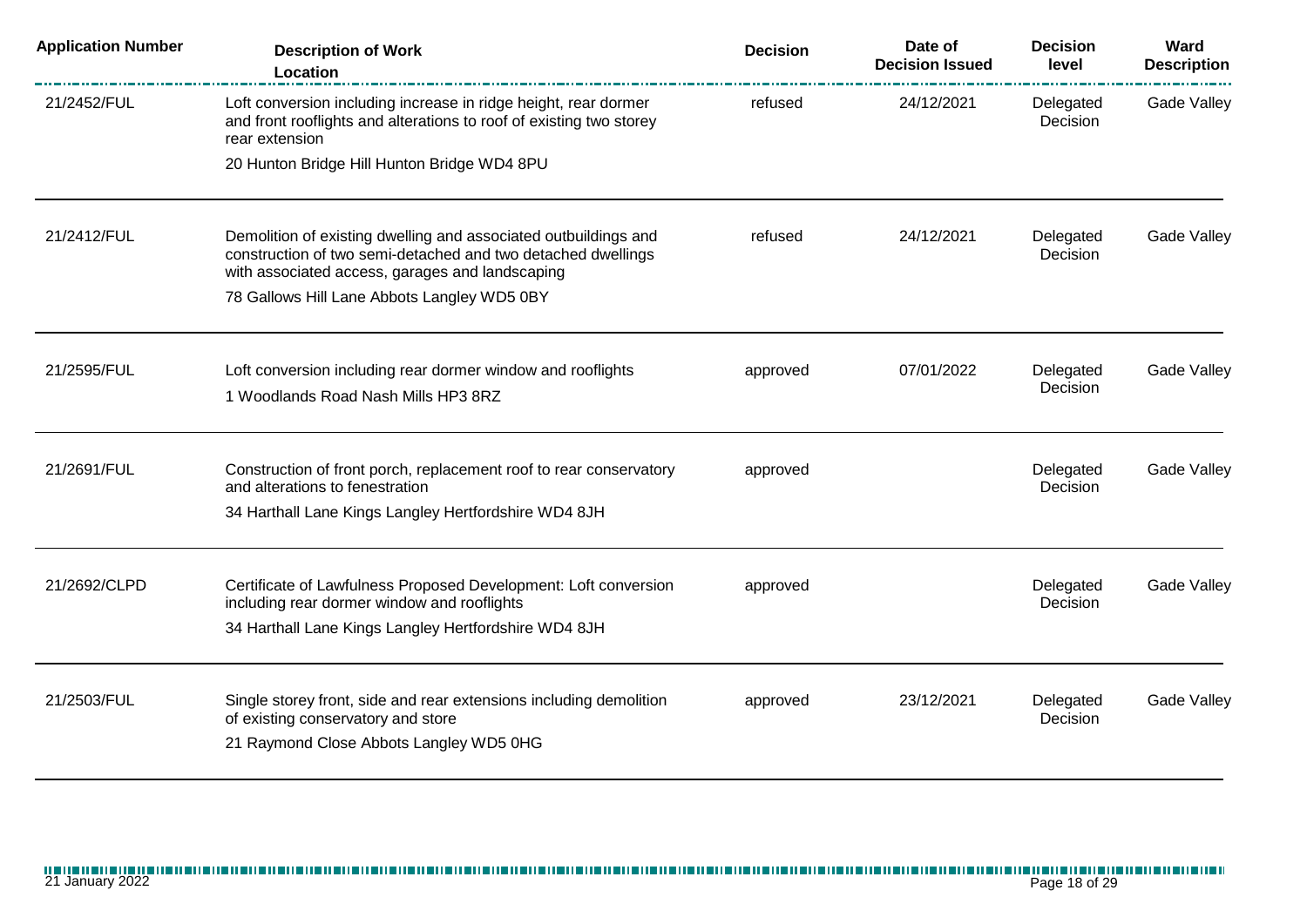| <b>Application Number</b> | <b>Description of Work</b><br>Location                                                                                                                                                                                                                                                                                                                         | <b>Decision</b> | Date of<br><b>Decision Issued</b> | <b>Decision</b><br>level | Ward<br><b>Description</b> |
|---------------------------|----------------------------------------------------------------------------------------------------------------------------------------------------------------------------------------------------------------------------------------------------------------------------------------------------------------------------------------------------------------|-----------------|-----------------------------------|--------------------------|----------------------------|
| 21/2562/FUL               | Two storey side and single storey front extension<br>122 Hazelwood Lane Abbots Langley WD5 0HE                                                                                                                                                                                                                                                                 | approved        | 06/01/2022                        | Delegated<br>Decision    | <b>Gade Valley</b>         |
| 21/2423/FUL               | Side and rear extensions to accommodate toilets for existing<br>guest house/garage<br>Riverside Old Mill Road Hunton Bridge WD4 8QT                                                                                                                                                                                                                            | approved        | 20/12/2021                        | Delegated<br>Decision    | Gade Valley                |
| 21/2458/LBC               | Listed Building Consent: Installtion of an Electric Vehicle Charging<br>point to existing building<br>7 Home Park Cottages Station Road Kings Langley Hertfordshire<br>WD4 8LD                                                                                                                                                                                 | withdrawn       | 23/12/2021                        | Withdrawn                | Gade Valley                |
| 21/2711/FUL               | Single storey rear extension<br>24 Hyde Lane Nash Mills HP3 8RY                                                                                                                                                                                                                                                                                                | approved        |                                   | Delegated<br>Decision    | Gade Valley                |
| 21/2735/FUL               | Demolition of existing conservatory and construction of single<br>storey rear extension and terrace including retaining walls<br>21 The Maltings Hunton Bridge WD4 8QL                                                                                                                                                                                         | approved        |                                   | Delegated<br>Decision    | Gade Valley                |
| 21/2622/FUL               | Removal of existing rear conservatory, single storey rear<br>extension including steps and insertion of front dormer, velux<br>windows, installation of flue, alterations to fenestration detail and<br>alterations to external materials including provision of render and<br>replacement grey windows.<br>130B Toms Lane Kings Langley Hertfordshire WD4 8NR | approved        | 07/01/2022                        | Delegated<br>Decision    | Gade Valley                |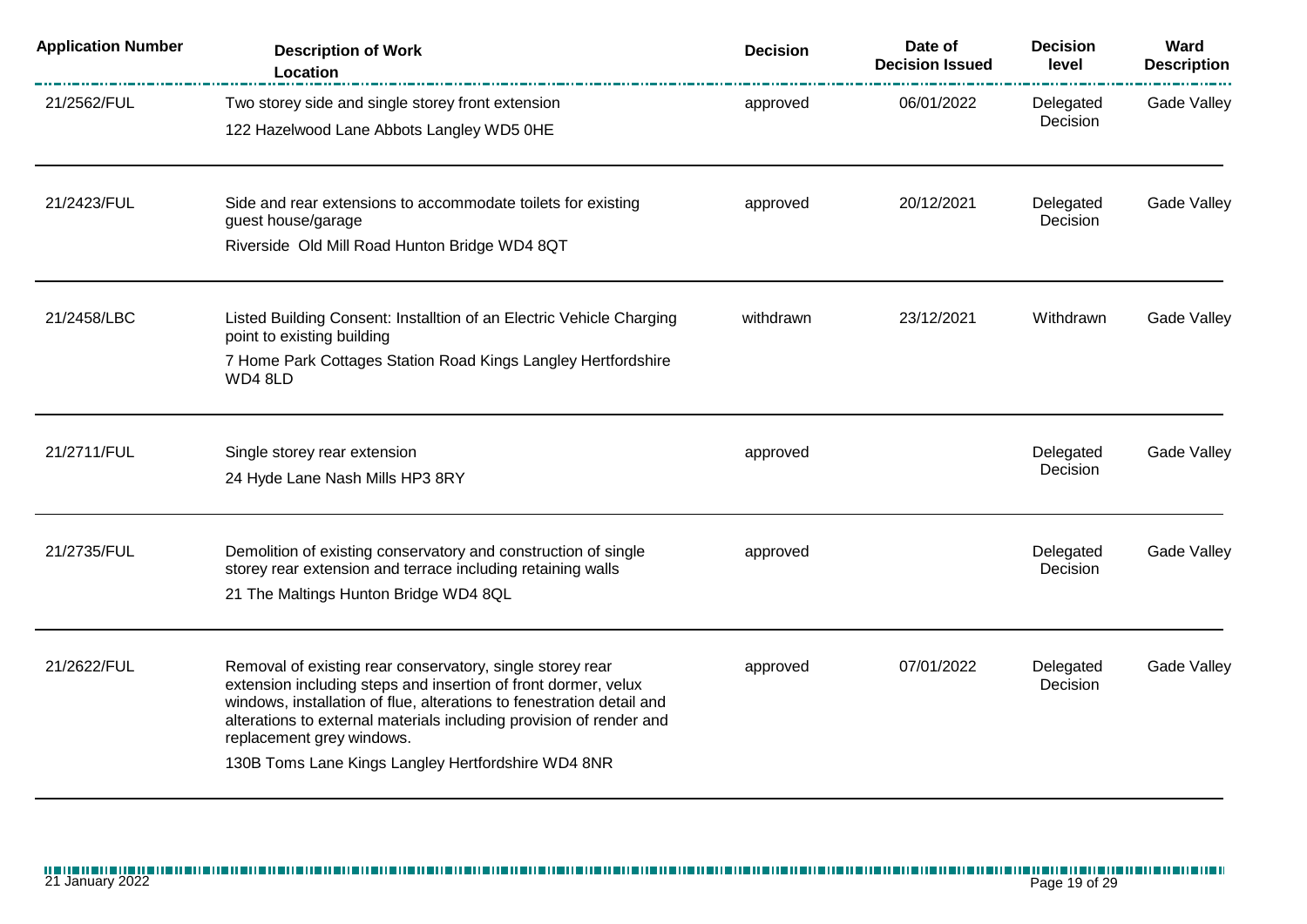| <b>Application Number</b> | <b>Description of Work</b><br><b>Location</b>                                                                                                                                             | <b>Decision</b> | Date of<br><b>Decision Issued</b> | <b>Decision</b><br>level | Ward<br><b>Description</b> |
|---------------------------|-------------------------------------------------------------------------------------------------------------------------------------------------------------------------------------------|-----------------|-----------------------------------|--------------------------|----------------------------|
| 21/2495/FUL               | Erection of detached outbuilding<br>Chestnut Lodge Allans Way Abbots Langley WD25 0GJ                                                                                                     | approved        | 22/12/2021                        | Delegated<br>Decision    | Leavesden                  |
| 21/2643/PDE               | Prior Approval: Single-storey rear extension (depth 5.5m,<br>maximum height 2.9m, eaves height 2.9m)<br>26 Ridgehurst Avenue Leavesden Hertfordshire WD25 7AY                             | no objection    | 31/12/2021                        | Delegated<br>Decision    | Leavesden                  |
| 21/2701/PDE               | Prior Approval: Single storey rear extension (depth 5 metres,<br>maximum height 3.47 metres, maximum eaves height 2.94<br>metres)<br>34 Mallard Road Abbots Langley Hertfordshire WD5 0GE | no objection    | 22/12/2021                        | Delegated<br>Decision    | Leavesden                  |
| 21/2482/FUL               | Single storey side extension<br>58 Harlech Road Abbots Langley WD5 0BF                                                                                                                    | approved        | 22/12/2021                        | Delegated<br>Decision    | Leavesden                  |
| 21/2506/FUL               | Demolition of existing garage and construction of two storey front<br>and side extension and single storey rear extension<br>20 Hawthorn Close Abbots Langley WD5 0SR                     | refused         | 24/12/2021                        | Delegated<br>Decision    | Leavesden                  |
| 21/2401/FUL               | First floor side extension and alterations to fenestration<br>26 Ridgehurst Avenue Leavesden WD25 7AY                                                                                     | approved        | 20/12/2021                        | Delegated<br>Decision    | Leavesden                  |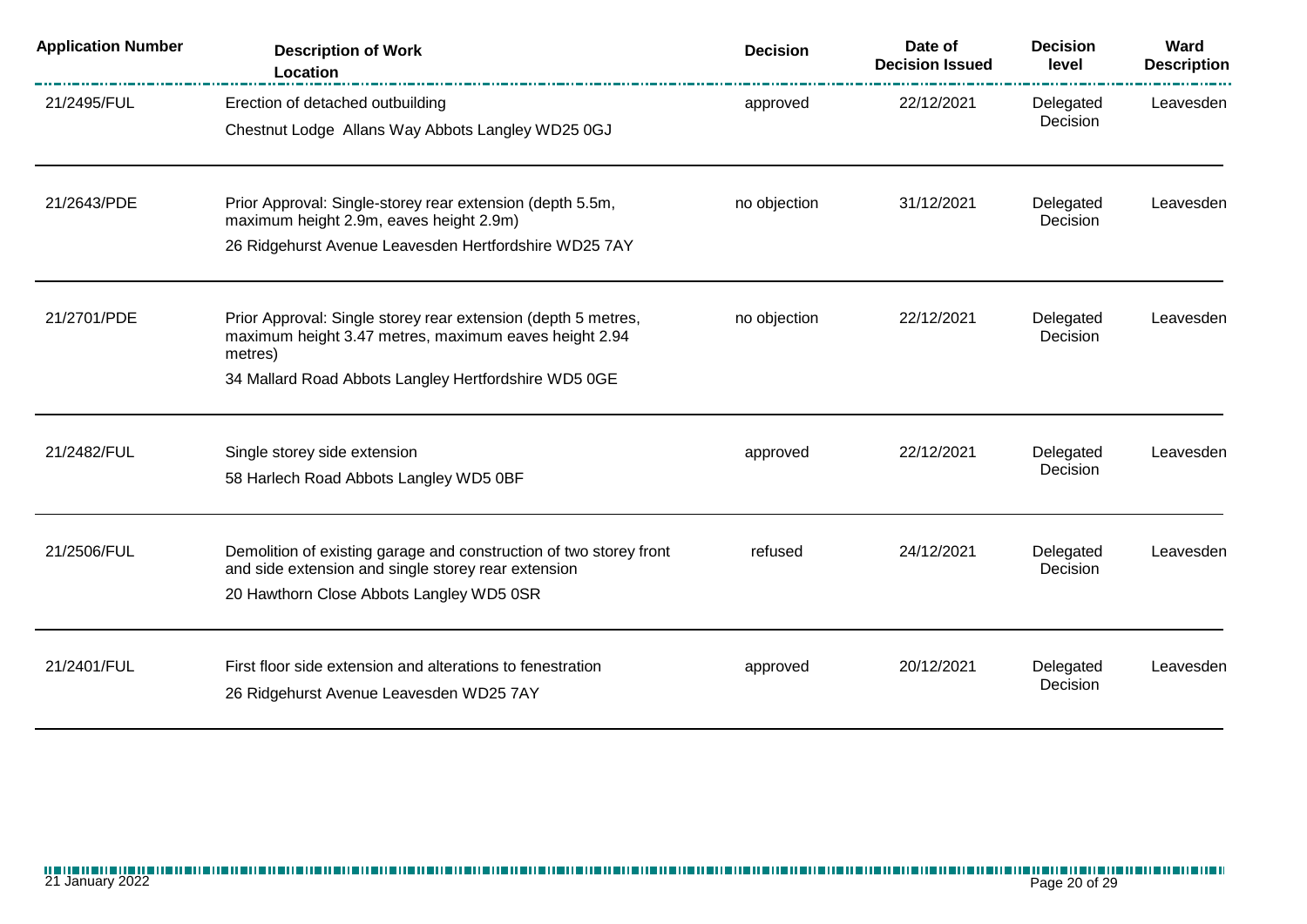| <b>Application Number</b> | <b>Description of Work</b><br>Location                                                                                  | <b>Decision</b>          | Date of<br><b>Decision Issued</b> | <b>Decision</b><br>level | Ward<br><b>Description</b> |
|---------------------------|-------------------------------------------------------------------------------------------------------------------------|--------------------------|-----------------------------------|--------------------------|----------------------------|
| 21/2629/FUL               | Extension to driveway and render to part of front elevation                                                             | approved                 | 19/01/2022                        | Delegated<br>Decision    | Moor Park<br>And Eastbury  |
|                           | 49 Sandy Lodge Road Moor Park WD3 1LN                                                                                   |                          |                                   |                          |                            |
| 21/2471/FUL               | Addition of one balcony to each of the first and second floor of<br>south east side elevation of Block 3                | approved                 | 22/12/2021                        | Delegated<br>Decision    | Moor Park<br>And Eastbury  |
|                           | Asteria Place Eastbury Avenue Northwood                                                                                 |                          |                                   |                          |                            |
| 21/2311/FUL               | Two storey front/side extension, first floor rear extension,                                                            | withdrawn                | 07/01/2022                        | Withdrawn                | Moor Park                  |
|                           | enlargement of front porch and alterations to fenestration<br>3A The Dell Moor Park HA6 2HY                             |                          |                                   |                          | And Eastbury               |
| 21/2800/DIS               | Discharge of Condition 4 (Access) pursuant to planning<br>application 18/1938/FUL                                       | Determined -<br>DIS apps | 10/01/2022                        | Delegated<br>Decision    | Moor Park<br>And Eastbury  |
|                           | The Mansion Apartments 13 Eastbury Avenue Northwood                                                                     |                          |                                   |                          |                            |
| 21/2694/DIS               | Discharge of condition 3 (Bat boxes) pursuant to planning<br>permission 21/1113/FUL                                     | Determined -<br>DIS apps | 13/01/2022                        | Delegated<br>Decision    | Moor Park<br>And Eastbury  |
|                           | 31 Astons Road Moor Park HA6 2LB                                                                                        |                          |                                   |                          |                            |
| 21/2571/FUL               | Single storey side extensions and two storey rear extensions and<br>roof alterations including increase in ridge height | refused                  | 19/01/2022                        | Delegated<br>Decision    | Moor Park<br>And Eastbury  |
|                           | 16 Thornhill Road Moor Park HA6 2LW                                                                                     |                          |                                   |                          |                            |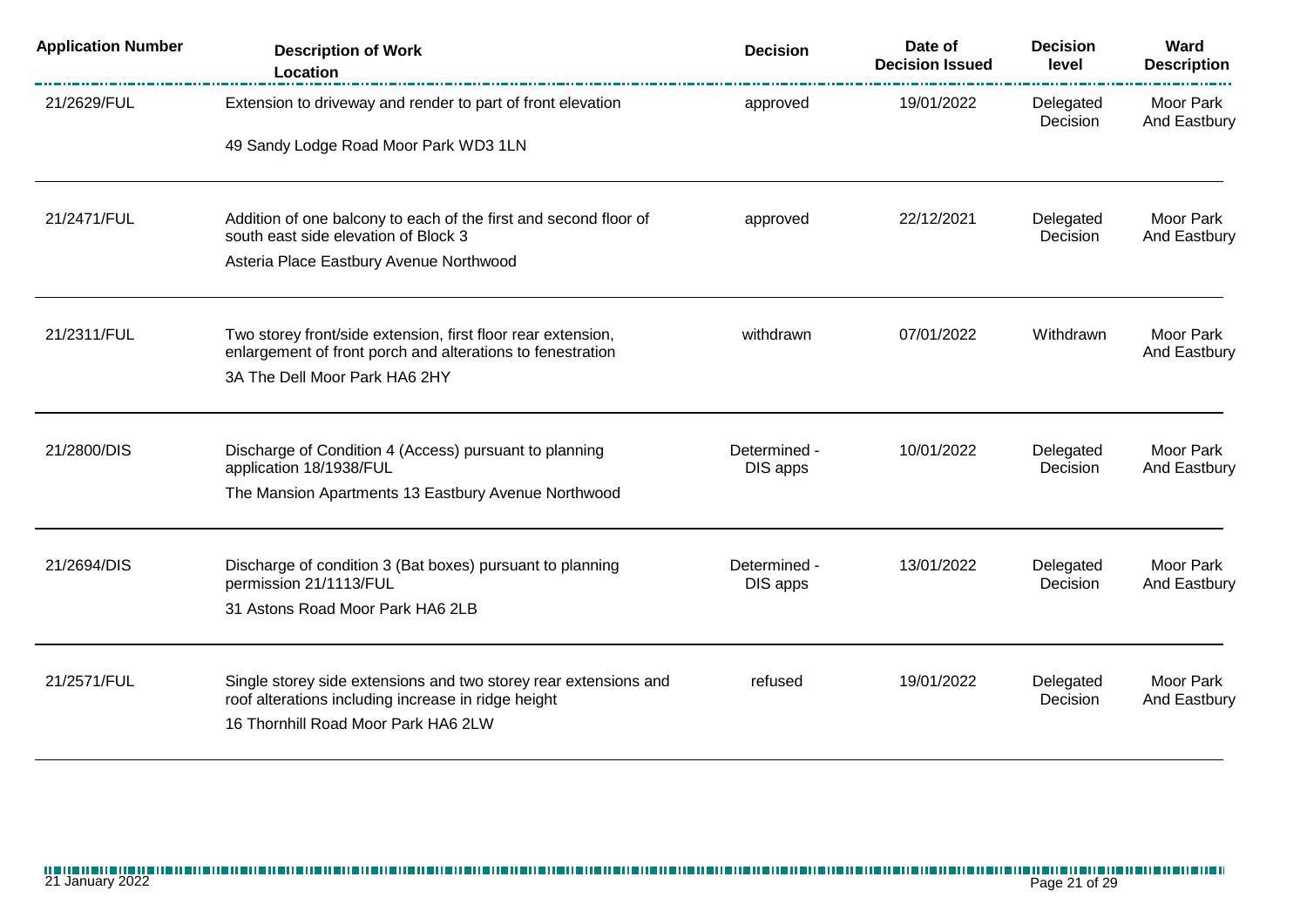| <b>Application Number</b> | <b>Description of Work</b><br>Location                                                                                                                                                                                            | <b>Decision</b>          | Date of<br><b>Decision Issued</b> | <b>Decision</b><br>level | Ward<br><b>Description</b> |
|---------------------------|-----------------------------------------------------------------------------------------------------------------------------------------------------------------------------------------------------------------------------------|--------------------------|-----------------------------------|--------------------------|----------------------------|
| 21/2575/DIS               | Discharge of Condition 7 (Parking Management), Condition 10<br>(Landscape Management), Condition 11 (Lighting), Condition 18<br>(Screening) and Condition 19 (Boundary Treatments) pursuant to<br>planning permission 20/2302/FUL | Determined -<br>DIS apps | 29/12/2021                        | Delegated<br>Decision    | Moor Park<br>And Eastbury  |
|                           | Belgrave House 38 Eastbury Avenue Northwood                                                                                                                                                                                       |                          |                                   |                          |                            |
| 21/2633/FUL               | Construction of three single storey rear extensions and rear<br>balcony                                                                                                                                                           | withdrawn                | 13/01/2022                        | Withdrawn                | Moor Park<br>And Eastbury  |
|                           | Kanta Kutir 31B Bedford Road Moor Park HA6 2AY                                                                                                                                                                                    |                          |                                   |                          |                            |
| 21/2544/FUL               | Replacement of conservatory roof                                                                                                                                                                                                  | approved                 | 23/12/2021                        | Delegated<br>Decision    | Moor Park<br>And Eastbury  |
|                           | 40 Russell Road Moor Park HA6 2LR                                                                                                                                                                                                 |                          |                                   |                          |                            |
| 21/2346/DIS               | Discharge of Condition 5 (Hard Landscaping) pursuant to<br>planning permission 20/1363/FUL                                                                                                                                        | Determined -<br>DIS apps | 24/12/2021                        | Delegated<br>Decision    | Moor Park<br>And Eastbury  |
|                           | Chelsea House 10 Astons Road Moor Park HA6 2LD                                                                                                                                                                                    |                          |                                   |                          |                            |
| 21/2555/FUL               | Part single-storey, part two-storey rear extension, extension to<br>raised patio to rear and alterations to fenestration<br>1 Wolsey Road Moor Park HA6 2HN                                                                       | refused                  | 05/01/2022                        | Delegated<br>Decision    | Moor Park<br>And Eastbury  |
| 21/2010/DIS               | Discharge of Condition 4 (Materials) pursuant to planning<br>permission 20/1363/FUL<br>Chelsea House 10 Astons Road Moor Park HA6 2LD                                                                                             | Determined -<br>DIS apps | 24/12/2021                        | Delegated<br>Decision    | Moor Park<br>And Eastbury  |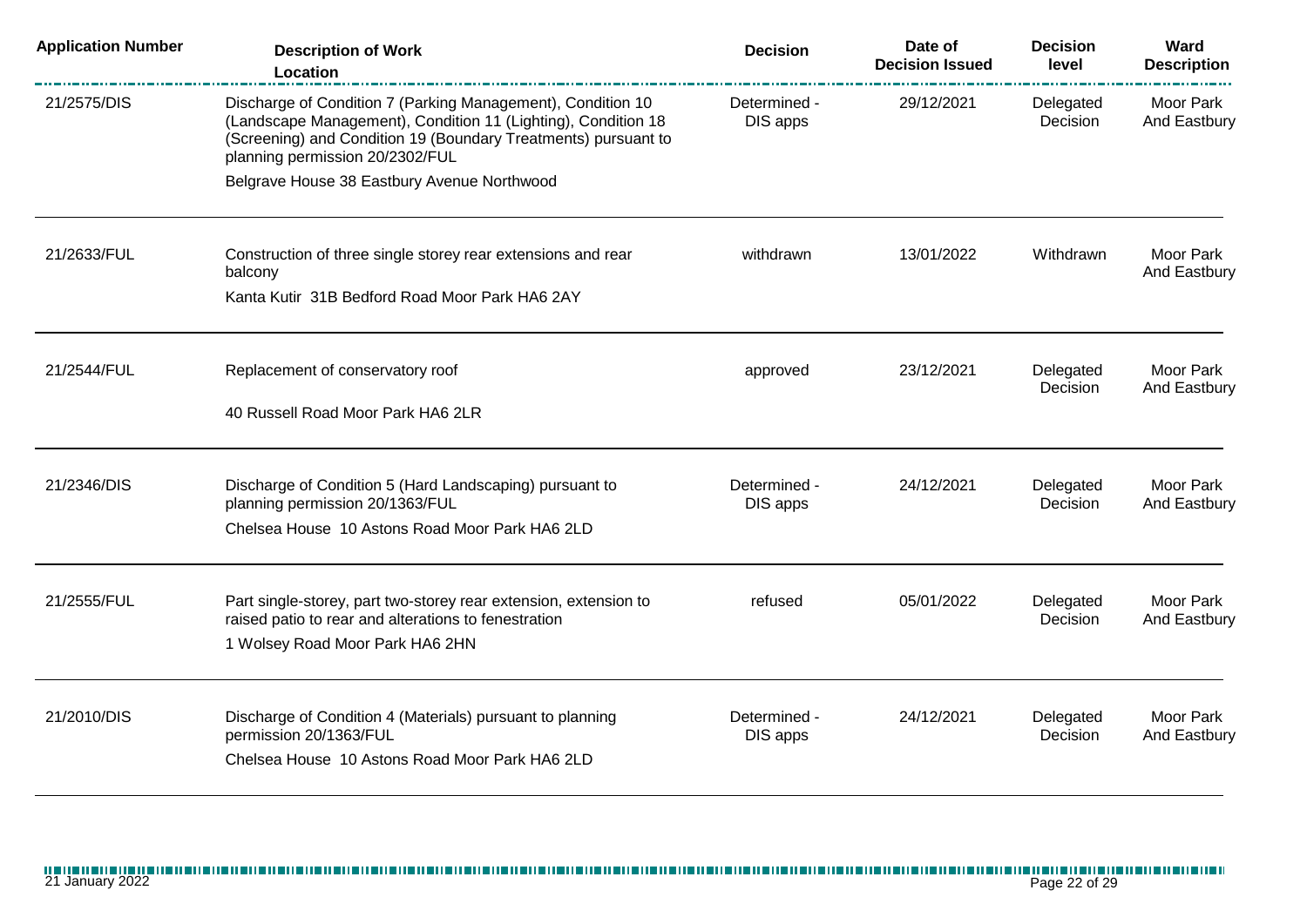| <b>Application Number</b> | <b>Description of Work</b><br>Location                                                                                                                                                                                                            | <b>Decision</b> | Date of<br><b>Decision Issued</b> | <b>Decision</b><br>level | Ward<br><b>Description</b> |
|---------------------------|---------------------------------------------------------------------------------------------------------------------------------------------------------------------------------------------------------------------------------------------------|-----------------|-----------------------------------|--------------------------|----------------------------|
| 21/2153/FUL               | Partial demolition of the existing dwelling and erection of part<br>single, part two-storey side and rear extensions with loft<br>conversion and alterations to vehicular access and driveway and<br>repositioning of gates and walls to frontage | approved        | 22/12/2021                        | Committee<br>Decision    | Moor Park<br>And Eastbury  |
|                           | 13 Heathside Road Moor Park HA6 2EE                                                                                                                                                                                                               |                 |                                   |                          |                            |
| 21/2385/FUL               | Demolition of existing dwelling and construction of replacement<br>two storey dwelling with loft accommodation served by side and<br>rear dormers                                                                                                 | approved        | 22/12/2021                        | Delegated<br>Decision    | Moor Park<br>And Eastbury  |
|                           | 15 Bourne End Road Northwood HA6 3BP                                                                                                                                                                                                              |                 |                                   |                          |                            |
| 21/2425/FUL               | Variation of Conditions 2 (Approved Plans) and 4 (Materials) of<br>planning permission 21/1370/FUL: To include additional rear<br>dormer, alterations to fenestration and change to materials                                                     | approved        | 10/01/2022                        | Delegated<br>Decision    | Moor Park<br>And Eastbury  |
|                           | 7A Wolsey Road Moor Park HA6 2HN                                                                                                                                                                                                                  |                 |                                   |                          |                            |
| 21/1839/FUL               | Partial demolition of no.51 and subdivision of rear gardens of<br>no.51 and no.49 and construction of two storey detached<br>dwelling, garage and access road including new vehicular<br>crossover                                                | withdrawn       | 22/12/2021                        | Withdrawn                | Moor Park<br>And Eastbury  |
|                           | The Hawthorns 51 Batchworth Lane Northwood HA6 3HE                                                                                                                                                                                                |                 |                                   |                          |                            |
| 21/2445/RSP               | Retrospective: Replacement windows                                                                                                                                                                                                                | approved        | 23/12/2021                        | Delegated<br>Decision    | Moor Park<br>And Eastbury  |
|                           | 49 Sandy Lodge Road Moor Park WD3 1LN                                                                                                                                                                                                             |                 |                                   |                          |                            |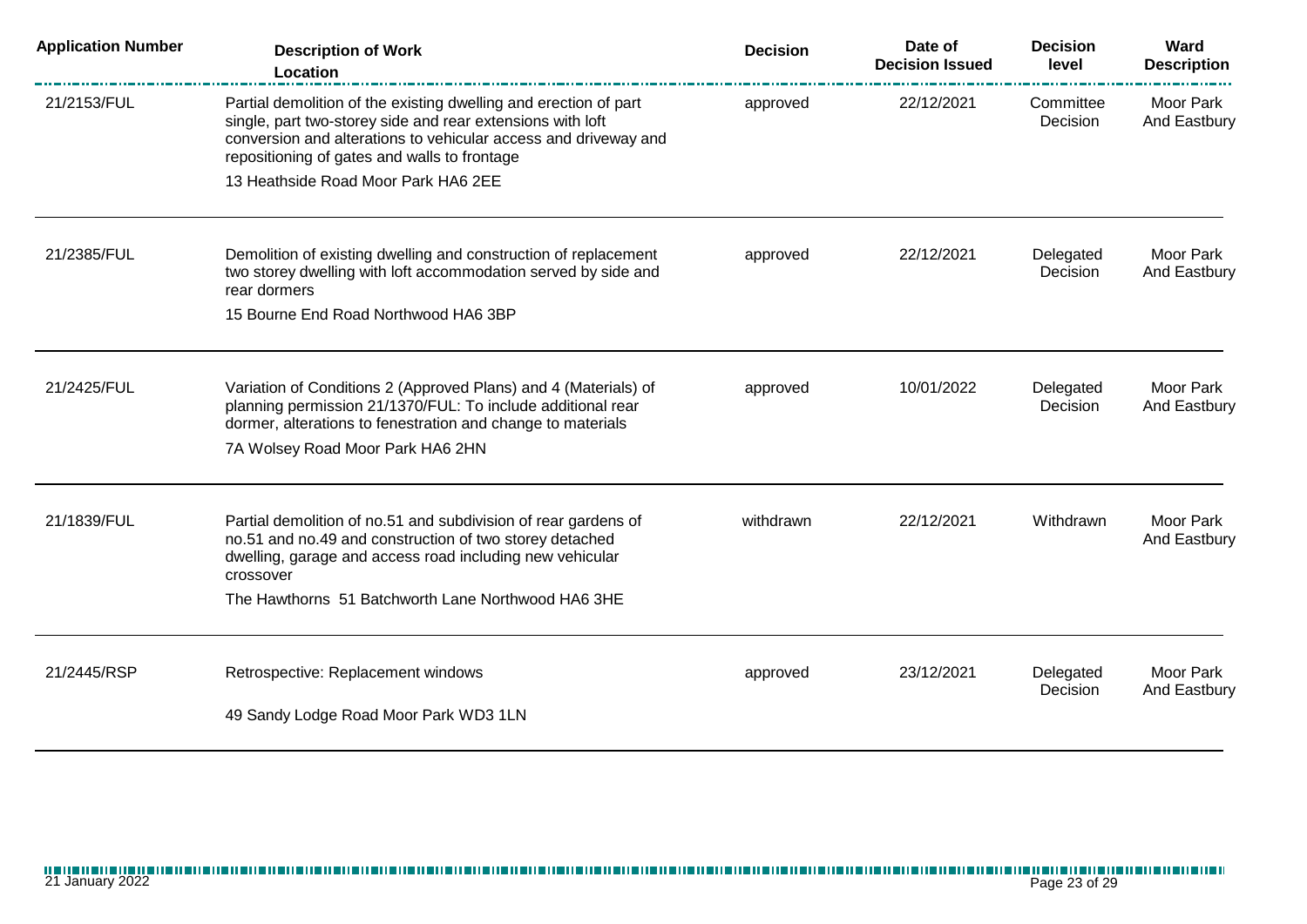| <b>Application Number</b> | <b>Description of Work</b><br>Location                                                                                                                                                                                                                            | <b>Decision</b>                              | Date of<br><b>Decision Issued</b> | <b>Decision</b><br>level | Ward<br><b>Description</b>                                             |
|---------------------------|-------------------------------------------------------------------------------------------------------------------------------------------------------------------------------------------------------------------------------------------------------------------|----------------------------------------------|-----------------------------------|--------------------------|------------------------------------------------------------------------|
| 21/2882/NAC               | Variation of Condition 2 of Planning Permission 18/00295/FUL.<br>The scheme now consists of 6x3 bed units and has been<br>redesigned. Revised drawing numbers to those submitted with<br>original application. - Watford Borough CouncilReference<br>21/01831/VAR | no objection                                 | 14/01/2022                        | Delegated<br>Decision    | <b>NOT IN</b><br><b>DISTRICT</b><br>See Details<br><b>Under Parish</b> |
|                           | 23 Green Lane Watford Herts WD19 4NL                                                                                                                                                                                                                              |                                              |                                   |                          |                                                                        |
| 21/2641/PDE               | Prior Approval: Single storey rear extension (depth 6 metres,<br>maximum height 3 metres, maximum eaves height 2.37 metres)                                                                                                                                       | no objection                                 | 10/01/2022                        | Delegated<br>Decision    | Oxhey Hall<br>And Hayling                                              |
|                           | 58 Brookdene Avenue Oxhey Hall Hertfordshire WD19 4LF                                                                                                                                                                                                             |                                              |                                   |                          |                                                                        |
| 21/2090/FUL               | Demolition of a pair of semi-detached buildings and erection of<br>two pairs of three storey semi-detached dwellings to<br>accommodate 4x3 bedroom dwelling with associated alterations<br>to vehicular access and provision of landscaping and parking.          | refused                                      | 21/12/2021                        | Committee<br>Decision    | <b>Oxhey Hall</b><br>And Hayling                                       |
|                           | 165 And 167 Hampermill Lane Oxhey Hall WD19 4TF                                                                                                                                                                                                                   |                                              |                                   |                          |                                                                        |
| 21/1845/PREAP             | Pre application: Single storey front extension, internal alterations,<br>rear conservatory                                                                                                                                                                        | Application<br>cancelled due<br>to error etc | 05/01/2022                        | Application<br>returned  | Oxhey Hall<br>And Hayling                                              |
|                           | 39 Fulford Grove South Oxhey Hertfordshire WD19 7QQ                                                                                                                                                                                                               |                                              |                                   |                          |                                                                        |
| 21/2768/NMA               | Non material amendment to planning permission 20/1487/RSP:<br>Addition of roof lantern and increase in height of first floor rear<br>extension<br>8 Ashburnham Close South Oxhey WD19 7PY                                                                         | refused                                      | 23/12/2021                        | Delegated<br>Decision    | Oxhey Hall<br>And Hayling                                              |
|                           |                                                                                                                                                                                                                                                                   |                                              |                                   |                          |                                                                        |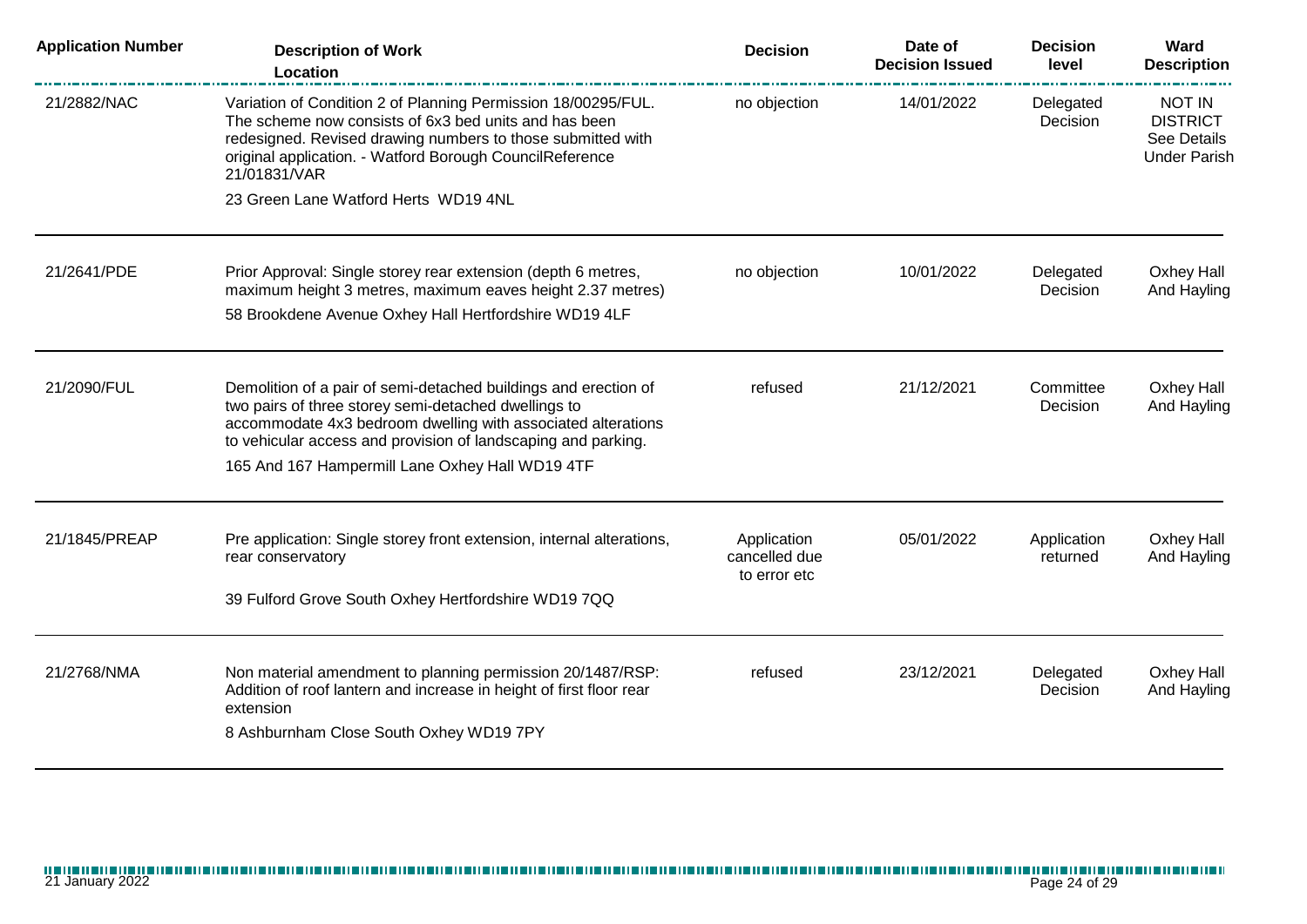| <b>Application Number</b> | <b>Description of Work</b><br>Location                                                                                                                                | <b>Decision</b> | Date of<br><b>Decision Issued</b> | <b>Decision</b><br>level | Ward<br><b>Description</b><br>--------- |
|---------------------------|-----------------------------------------------------------------------------------------------------------------------------------------------------------------------|-----------------|-----------------------------------|--------------------------|-----------------------------------------|
| 21/2777/CLPD              | Certificate of Lawfulness Proposed Development: Loft conversion<br>including rear dormer, front rooflights and removal of chimney                                     | approved        |                                   | Delegated<br>Decision    | Oxhey Hall<br>And Hayling               |
|                           | 113 Hayling Road South Oxhey WD19 7DD                                                                                                                                 |                 |                                   |                          |                                         |
| 21/2525/FUL               | Single-storey rear infill extension                                                                                                                                   | approved        | 07/01/2022                        | Delegated<br>Decision    | Oxhey Hall<br>And Hayling               |
|                           | 7 Brookdene Avenue Oxhey Hall WD19 4LG                                                                                                                                |                 |                                   |                          |                                         |
| 21/2496/FUL               | Single-storey rear extension, front porch and two-storey side<br>extension                                                                                            | approved        | 23/12/2021                        | Delegated<br>Decision    | Penn And<br>Mill End                    |
|                           | 81 Tudor Way Mill End WD3 8HY                                                                                                                                         |                 |                                   |                          |                                         |
| 21/2695/CLPD              | Certificate of Lawfulness Proposed Development: Loft conversion<br>including hip to gable extension, rear dormer, front rooflights and<br>removal of existing chimney | approved        | 23/12/2021                        | Delegated<br>Decision    | Penn And<br>Mill End                    |
|                           | 6 Berry Lane Mill End WD3 7HQ                                                                                                                                         |                 |                                   |                          |                                         |
| 21/2440/CLPD              | Certificate of Lawfulness Proposed Development: Internal<br>alterations                                                                                               | approved        | 12/01/2022                        | Delegated<br>Decision    | Penn And<br>Mill End                    |
|                           | 17 Arnett Way Rickmansworth WD3 4DA                                                                                                                                   |                 |                                   |                          |                                         |
| 21/2583/FUL               | Construction of single storey front extension and part single, part<br>two storey rear extension                                                                      | approved        | 07/01/2022                        | Delegated<br>Decision    | Penn And<br>Mill End                    |
|                           | 5 Quickwood Close Mill End WD3 8LU                                                                                                                                    |                 |                                   |                          |                                         |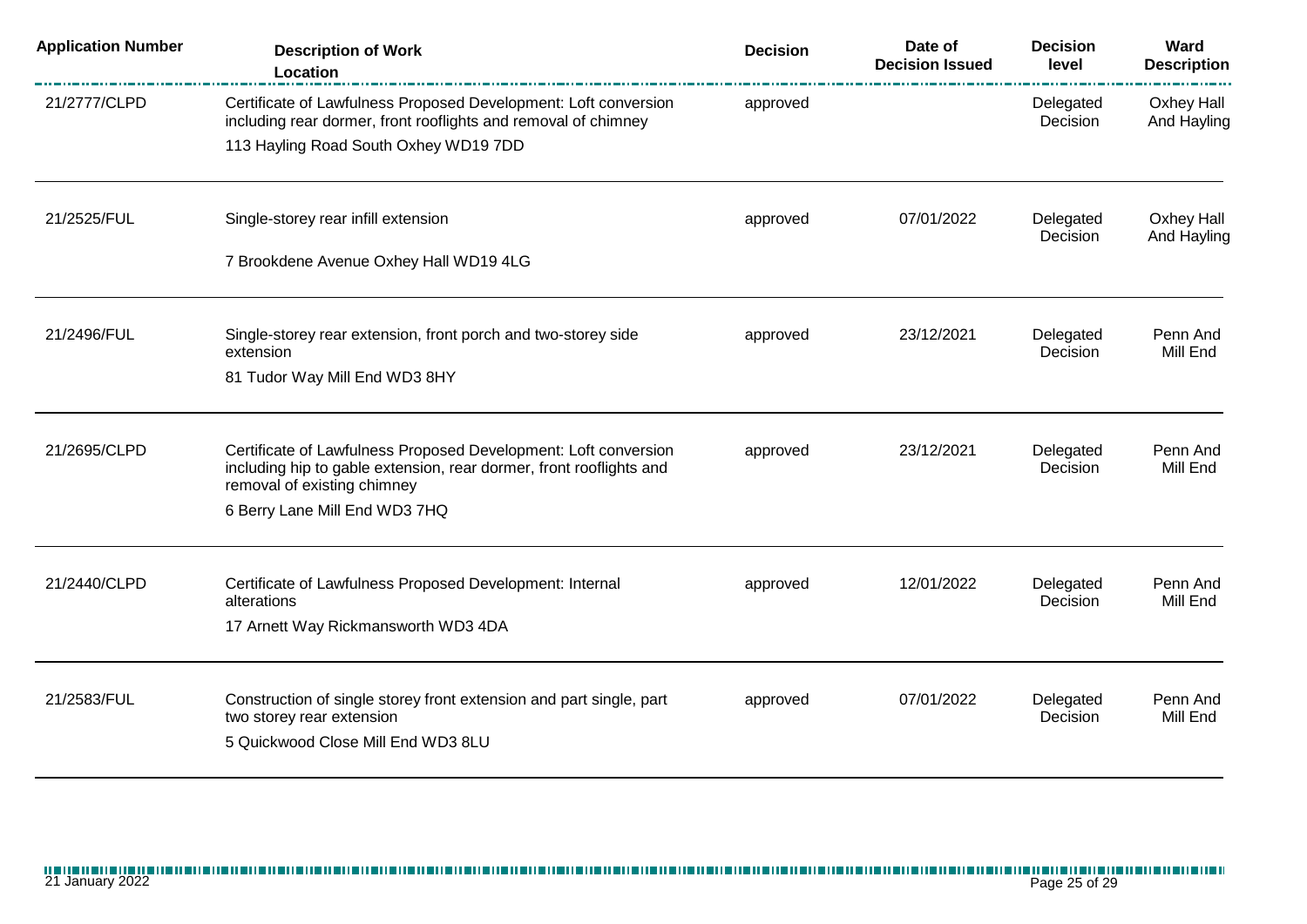| <b>Application Number</b> | <b>Description of Work</b><br>Location                                                                                                                       | <b>Decision</b>                              | Date of<br><b>Decision Issued</b> | <b>Decision</b><br>level | Ward<br><b>Description</b> |
|---------------------------|--------------------------------------------------------------------------------------------------------------------------------------------------------------|----------------------------------------------|-----------------------------------|--------------------------|----------------------------|
| 21/2567/FUL               | Loft conversion including hip to gable roof enlargement, rear<br>dormer and front rooflights                                                                 | approved                                     | 13/01/2022                        | Delegated<br>Decision    | Penn And<br>Mill End       |
|                           | 10 Shepherds Lane Mill End WD3 8JH                                                                                                                           |                                              |                                   |                          |                            |
| 21/2771/NMA               | Non material amendment to planning permission 16/1523/FUL:<br>To allow for the omission of reference to a new roundabout from<br>the development description | approved                                     | 29/12/2021                        | Delegated<br>Decision    | Penn And<br>Mill End       |
|                           | The Reach Free School Long Lane Mill End WD3 8AB                                                                                                             |                                              |                                   |                          |                            |
| 21/2529/FUL               | Part single, part two storey side/rear extension including partial<br>conversion of garage<br>5 Williamson Way Mill End WD3 8GL                              | approved                                     | 23/12/2021                        | Delegated<br>Decision    | Penn And<br>Mill End       |
| 21/2666/FUL               | Single storey side and rear extension and front porch                                                                                                        | approved                                     |                                   | Delegated<br>Decision    | Penn And<br>Mill End       |
|                           | 60 The Queens Drive Mill End WD3 8LT                                                                                                                         |                                              |                                   |                          |                            |
| 21/2728/RSP               | Retrospective: Erection of single storey outbuilding and alterations<br>of land level.                                                                       | approved                                     | 14/01/2022                        | Delegated<br>Decision    | Penn And<br>Mill End       |
|                           | 3 Quickwood Close Mill End WD3 8LU                                                                                                                           |                                              |                                   |                          |                            |
| 21/2716/CLPD              | Certificate of Lawfulness Proposed Development: Loft conversion<br>including rear dormer and front rooflights                                                | Application<br>cancelled due<br>to error etc | 05/01/2022                        | Application<br>returned  | Penn And<br>Mill End       |
|                           | 25 Whitfield Way Mill End WD3 8QT                                                                                                                            |                                              |                                   |                          |                            |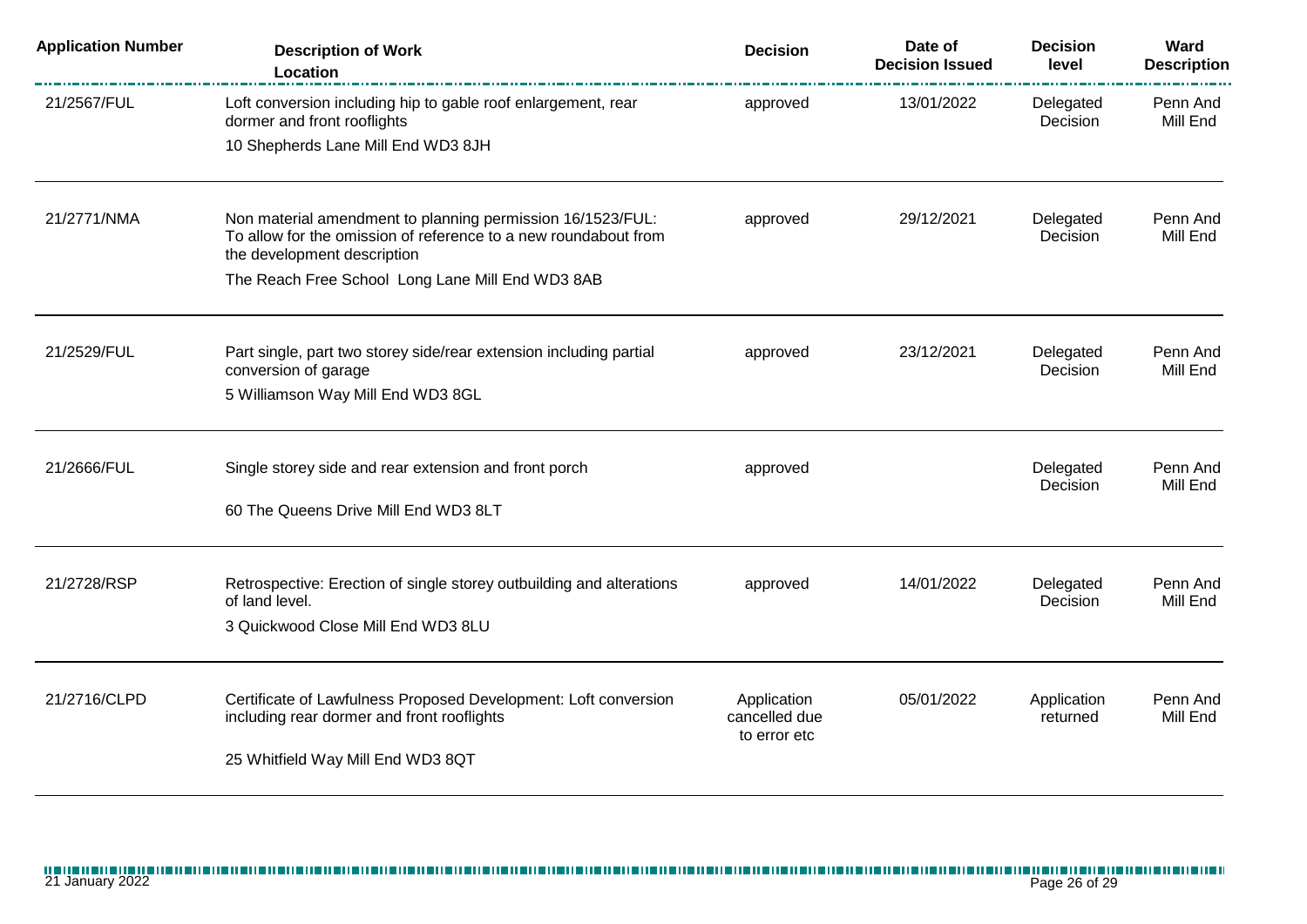| <b>Application Number</b> | <b>Description of Work</b><br><b>Location</b>                                                                                                                                           | <b>Decision</b>                              | Date of<br><b>Decision Issued</b> | <b>Decision</b><br>level | Ward<br><b>Description</b> |
|---------------------------|-----------------------------------------------------------------------------------------------------------------------------------------------------------------------------------------|----------------------------------------------|-----------------------------------|--------------------------|----------------------------|
| 21/2939/TEL               | WP1 new 11m light pole opposite 260a uxbridge road,<br>rickmansworth, WD3 8EA at grid ref: 504174, 193752                                                                               | File closed<br>never<br>determined etc       | 29/12/2021                        | Delegated<br>Decision    | Penn And<br>Mill End       |
|                           | Opposite 260A Uxbridge Road Rickmansworth Hertfordshire<br>WD38EA                                                                                                                       |                                              |                                   |                          |                            |
| 21/2443/FUL               | Construction of two storey rear extension, enlargement of existing<br>side dormers, insertion of side rooflights and alterations to raised<br>terrace                                   | approved                                     | 21/12/2021                        | Delegated<br>Decision    | Penn And<br>Mill End       |
|                           | 4 Coombe Hill Road Mill End WD3 8ND                                                                                                                                                     |                                              |                                   |                          |                            |
| 21/2678/FUL               | Single storey rear extension                                                                                                                                                            | Application<br>cancelled due<br>to error etc | 19/01/2022                        | Application<br>returned  | Rickmansworth<br>Town      |
|                           | 180 Highfield Way Rickmansworth Hertfordshire WD3 7PJ                                                                                                                                   |                                              |                                   |                          |                            |
| 21/1190/FUL               | Construction of single storey front and rear extension, part two<br>storey front, side and rear extension including juliet balcony to<br>principal elevation, fenestration alterations. | approved                                     | 22/12/2021                        | Committee<br>Decision    | Rickmansworth<br>Town      |
|                           | 24 Sherfield Avenue Rickmansworth WD3 1NL                                                                                                                                               |                                              |                                   |                          |                            |
| 21/0009/FUL               | Construction of one-bedroom dwellinghouse                                                                                                                                               | approved                                     | 14/01/2022                        | Delegated<br>Decision    | Rickmansworth<br>Town      |
|                           | 4 Forge Mews, The Liveries 16 Church Street Rickmansworth<br>WD3 1DH                                                                                                                    |                                              |                                   |                          |                            |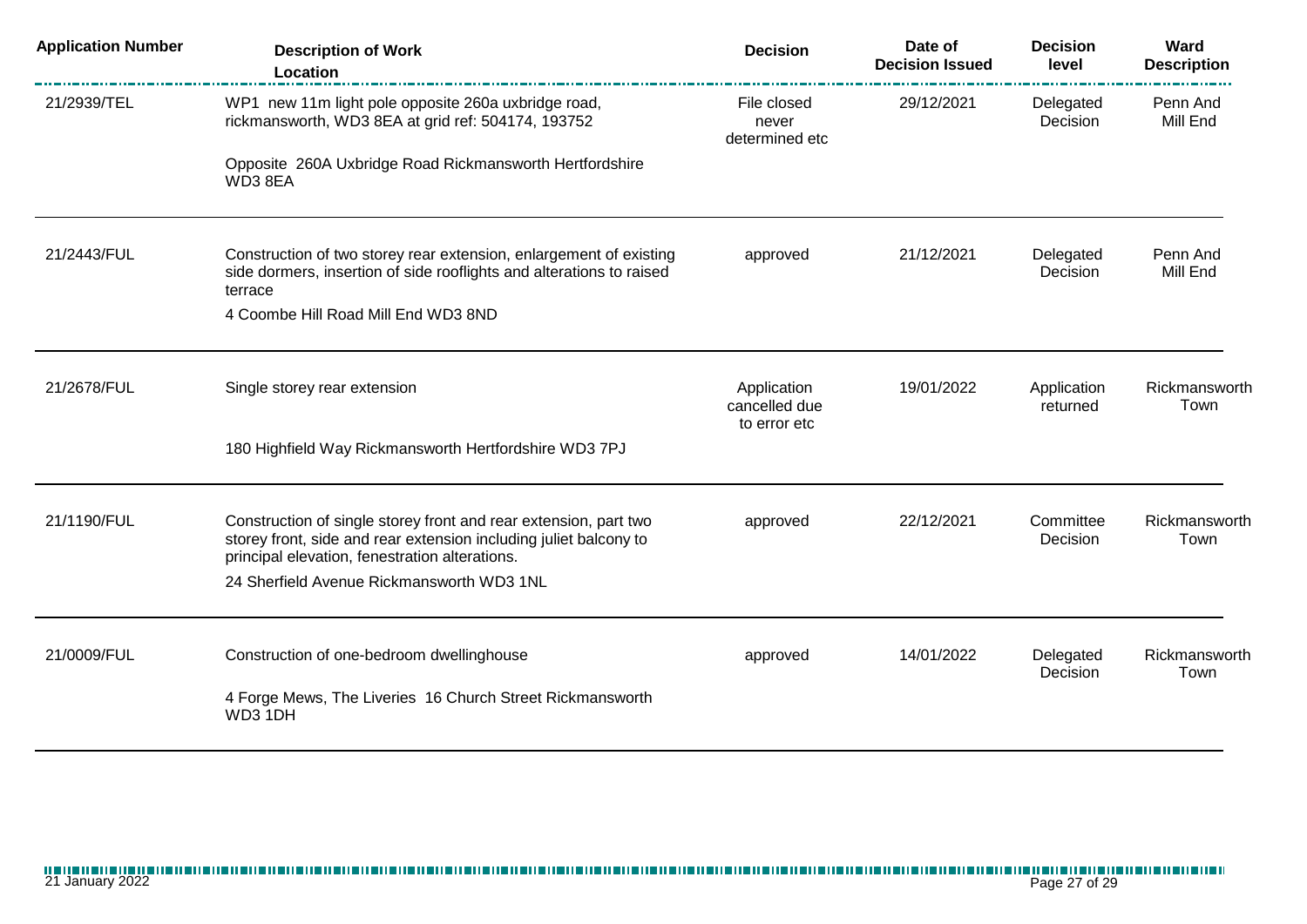| <b>Application Number</b> | <b>Description of Work</b><br>Location                                                                                                                                                                     | <b>Decision</b>          | Date of<br><b>Decision Issued</b> | <b>Decision</b><br>level     | Ward<br><b>Description</b> |
|---------------------------|------------------------------------------------------------------------------------------------------------------------------------------------------------------------------------------------------------|--------------------------|-----------------------------------|------------------------------|----------------------------|
| 21/2662/FUL               | Demolition of existing garage and store and construction of part<br>two storey, part single storey rear and side extension<br>39 West Way Rickmansworth WD3 7EH                                            | approved                 | 13/01/2022                        | Delegated<br>Decision        | Rickmansworth<br>Town      |
| 21/2824/DIS               | Discharge of Condition 3 (AIA and Arb Method Statement)<br>pursuant to planning permission 21/1895/FUL<br>29 Nightingale Road Rickmansworth WD3 7DA                                                        | Determined -<br>DIS apps | 29/12/2021                        | Delegated<br>Decision        | Rickmansworth<br>Town      |
| 21/2820/PDE               | Prior Approval: Single storey rear extension (depth 3.60metres,<br>maximum height 3.80 metres, maximum eaves height 3.00<br>metres)<br>77 Harefield Road Rickmansworth Hertfordshire WD3 1ND               | no objection             |                                   | Delegated<br>Decision        | Rickmansworth<br>Town      |
| 21/2770/NMA               | Non material amendment to planning permission 21/1895/FUL:<br>Alterations to fenestration<br>29 Nightingale Road Rickmansworth WD3 7DA                                                                     | approved                 | 31/12/2021                        | Delegated<br>Decision        | Rickmansworth<br>Town      |
| 21/2803/DIS               | Discharge of Conditions 14 (Additional Drawings) and Condition<br>18 (Highway Improvements Offsite) pursuant to planning<br>permission 20/0098/FUL<br>Bridge Motors 44 Church Street Rickmansworth WD3 1JE | Determined -<br>DIS apps | 14/01/2022                        | Delegated<br>Decision        | Rickmansworth<br>Town      |
| 21/2333/FUL               | Joint application: Ground floor rear extensions and loft<br>conversions including insertion of rear dormer windows to no.75<br>and no.77<br>75 And 77 Uxbridge Road Rickmansworth WD3 7DQ                  | approved                 | 22/12/2021                        | Delegated<br><b>Decision</b> | Rickmansworth<br>Town      |